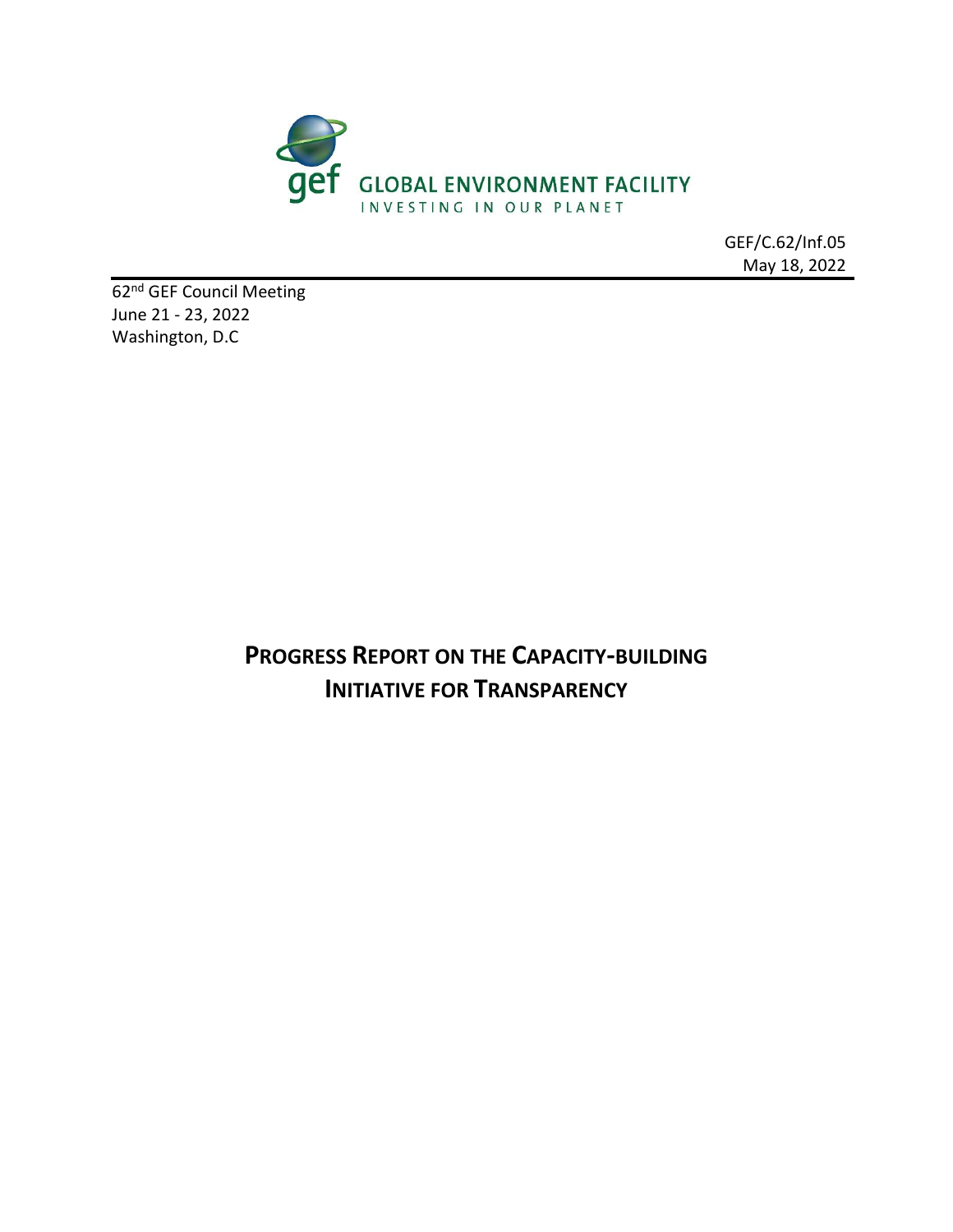## **Table of Contents**

| Annex II: Description of CBIT Projects Approved since Last Progress Report  17 |  |
|--------------------------------------------------------------------------------|--|
|                                                                                |  |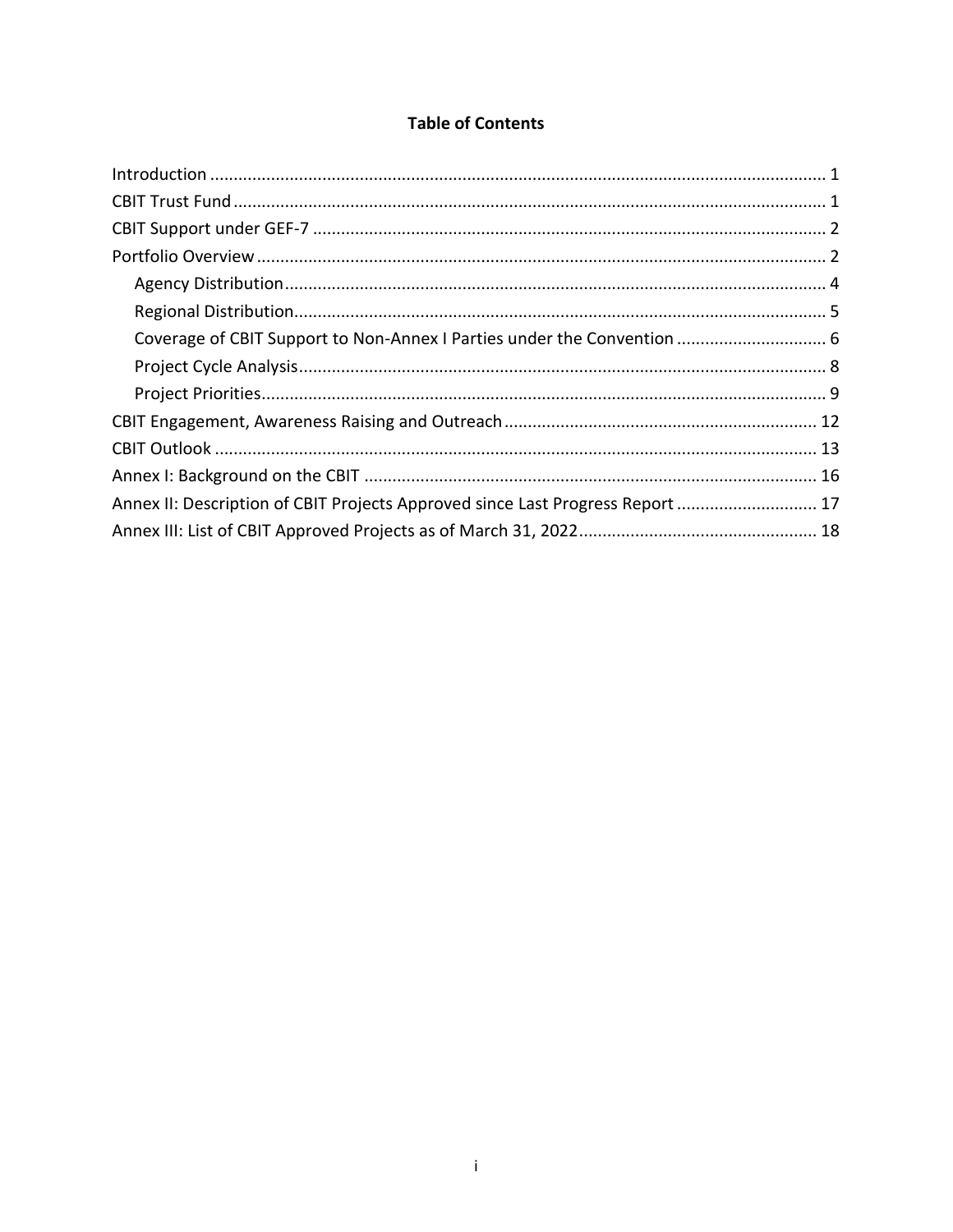### <span id="page-2-0"></span>**INTRODUCTION**

1. The aim of this report is to provide an overview of the progress by the Global Environment Facility (GEF) to support the Capacity-building Initiative for Transparency (CBIT) establishment and operations. This report covers activities that have taken place between October 1, 2021 and March 31, 2022, following the last Progress Report that was presented for the 61st GEF Council Meeting in December 2021. $^1$ 

2. The total CBIT project portfolio as of March 31, 2022 comprises 81 projects—of which 75 are individual country projects, there is one regional project and five global projects. Through its individual country projects and one regional project, the CBIT portfolio is providing support to 79 countries. The total CBIT support amounts to \$130.8 million, including GEF Project Financing, Agency Fees, and Project Preparation Grants (PPGs). Of the 81 projects approved to date, 44 are supported with CBIT Trust Fund (CBIT TF) resources, and 37 are supported with GEF Trust Fund (GEF TF) set-aside resources. As the completion of GEF-7 nears, eight projects are undergoing review and are expected to be supported upon technical clearance.<sup>2</sup>

### <span id="page-2-1"></span>**CBIT TRUST FUND**

3. The support for CBIT started with the establishment of the CBIT TF, which was finalized in September 2016, following the Paris Agreement decision on the CBIT. At the twenty-second Conference of the Parties (COP 22) to the United Nations Framework Convention on Climate Change (UNFCCC), twelve donors issued a joint statement expressing their intention to support the CBIT TF with over \$50 million. The CBIT TF received the first donor contributions prior to COP 22 and the GEF Secretariat approved the first set of projects under the CBIT.

4. Originally, the CBIT TF was set to accept contributions until June 30, 2018, at the end of the GEF-6 period. The Council, at its 54<sup>th</sup> meeting in June 2018, decided to extend the CBIT TF contribution date and project approval date to October 31, 2018, to accommodate additional voluntary financial contributions.<sup>3</sup>

5. As of March 31, 2020, the Trustee had received a total amount of \$61.6 million from fourteen donors: Australia, Belgium, Canada, Germany, Ireland, Italy, Japan, Netherlands, New Zealand, Norway, Sweden, Switzerland, the United Kingdom, and the United States. This amount represents the full pledged amount by all participating donors per their respective contribution agreements to the CBIT TF.

6. From late 2016 to October 2018, the GEF approved 44 CBIT projects using resources from the CBIT TF. Within two years of its establishment, the CBIT TF successfully programmed

<sup>1</sup> GEF, 2021, *[Progress Report on the Capacity-building Initiative for Transparency](https://www.thegef.org/sites/default/files/2021-11/EN_GEF.C.61.Inf_.15_Progress_Report_CBIT.pdf)*, Council Document GEF/C.61/Inf.15.

 $2$  The deadline for submission of new projects for GEF-7 is April 13, 2022.

<sup>&</sup>lt;sup>3</sup> GEF, 2018, *[Joint Summary of the Chairs](https://www.thegef.org/sites/default/files/council-meeting-documents/EN_GEF.C.54_Joint_Summary_of_the_Chairs_0.pdf)*, 54<sup>th</sup> GEF Council.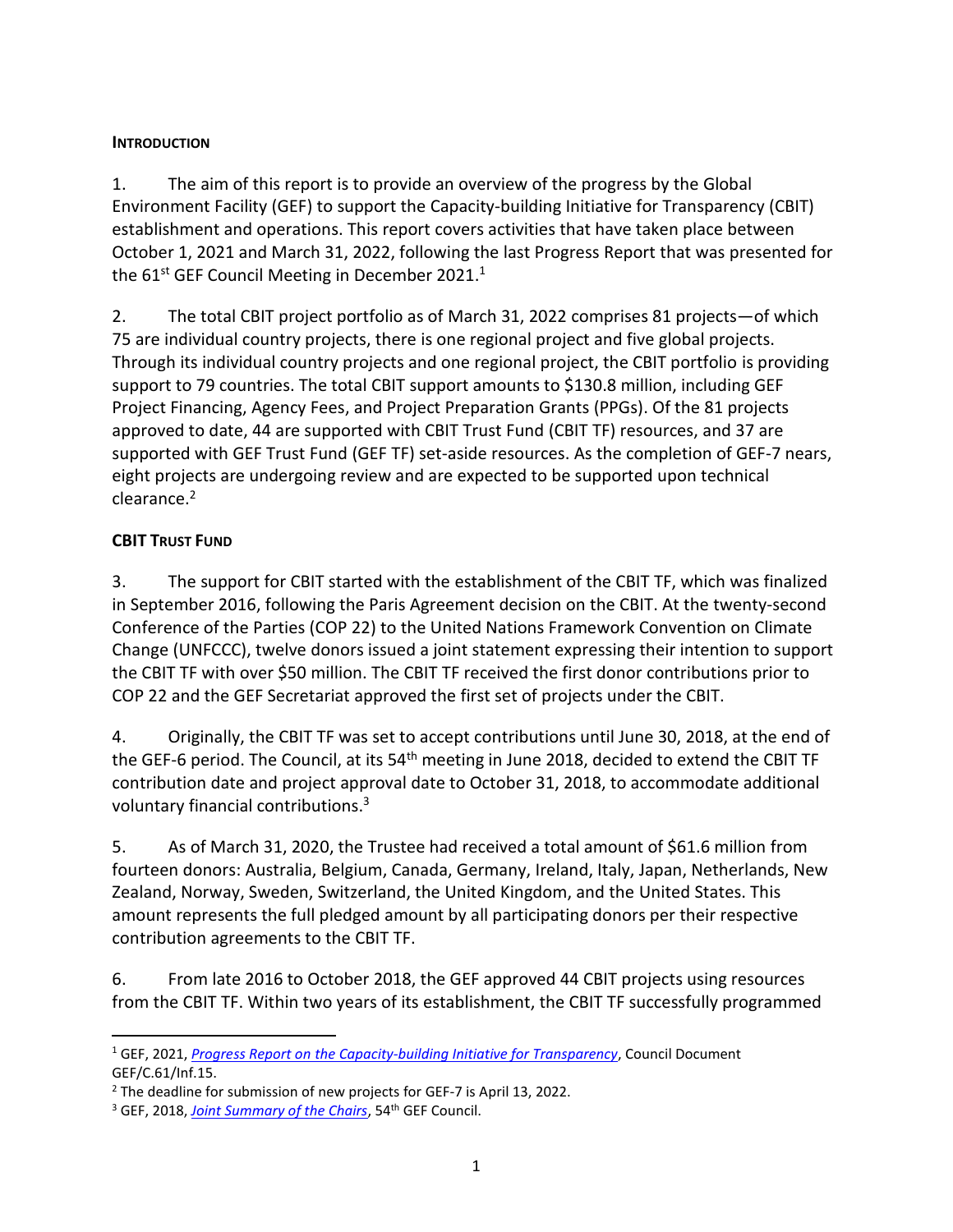all available resources—amounting to \$58.3 million, or 94.6 percent of the total contributions. The amount includes GEF Project Financing, Project Preparation Grants (PPGs), PPG fees and Agency Fees.

7. Resources amounting to \$3.2 million have been set aside to cover CBIT TF administrative costs until the date of the trust fund's termination on April 30, 2025, eighteen months after the final Trustee commitment and cash transfer date of October 31, 2023.

### <span id="page-3-0"></span>**CBIT SUPPORT UNDER GEF-7**

8. The GEF-7 period extends from July 2018 to June 2022 and coincides with a key phase in the implementation of the Paris Agreement. The GEF-7 framework is structured to address the seminal COP decisions for the Paris Agreement, and to further support climate action in developing countries in line with the GEF's role as an operating entity of the financial mechanism for the UNFCCC. The adopted GEF-7 Programming Directions include specific provisions for CBIT support through the climate change mitigation focal area.<sup>4</sup> This CBIT support is in line with the "Establishment of a New Trust Fund for the Capacity-building Initiative for Transparency" document, which states that the CBIT efforts will be an integral part of the GEF's climate change support for GEF-7, financed by the GEF TF under regular replenishment.<sup>5</sup> According to the agreed GEF-7 Resource Allocation Framework, \$55 million have been notionally allocated to the CBIT.

9. As of March 31, 2022, \$77.6 million has been programmed to support 40 CBIT projects. This goes beyond the indicative \$55 million that was allocated to CBIT under GEF-7. To support all requests that came from parties for CBIT support, the GEF reallocated available set-aside resources from enabling activities support. This has been undertaken in alignment with its programming directions, while ensuring continued support to reporting obligations under the UNFCCC, including the new Biennial Transparency Reports (BTRs) under the Paris Agreement. Background information on CBIT can be found in Annex I.

### <span id="page-3-1"></span>**PORTFOLIO OVERVIEW**

10. As GEF-7 nears closure, the portfolio continues to grow with an increasing number of projects moving towards CEO approval stage and implementation. Since the last Progress Report, one project — Nigeria — has been concept approved between October 1, 2021 to March 31, 2022. Details can be found in Annex II. An additional eight projects are undergoing review and expected to be supported upon technical clearance within GEF-7.

11. Seven projects received CEO approval after the submission and review of their project proposals. These projects are from Bhutan, Cameroon, Democratic Republic of Congo, India,

<sup>4</sup> GEF, 2018, *[Summary of the Negotiations of the Seventh Replenishment of the GEF Trust Fund](http://www.thegef.org/sites/default/files/council-meeting-documents/EN_GEF.C.54.19.Rev_.02_Replenishment.pdf)*, Council Document GEF/C.54/19/Rev.02.

<sup>5</sup> GEF, 2016, *[Establishment of a New Trust Fund for the Capacity Building Initiative for Transparency,](https://www.thegef.org/sites/default/files/council-meeting-documents/EN_GEF.C.50.05_CBIT_TF_Establishment_0_0.pdf)* Council Document GEF/C.50/05.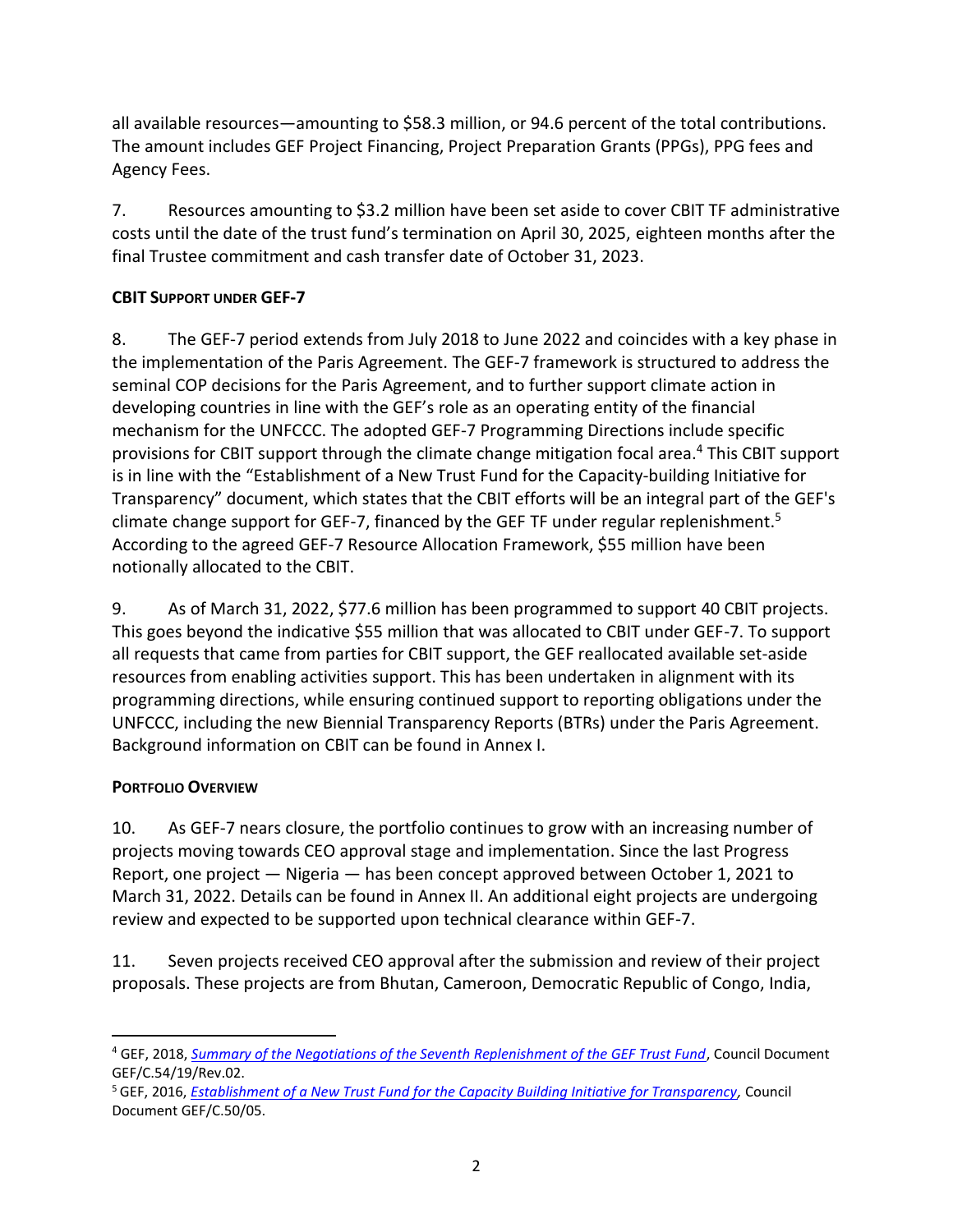Mauritania, Sudan, and one global project. All country projects are receiving CBIT support for the first time. A full listing of CBIT approved projects is available in Annex III.

12. The CBIT Programming Directions stipulated that "proposals [would] be prioritized for those countries that are in most need of capacity-building assistance for transparency-related activities, in particular [least developed countries (LDCs) and small island developing States (SIDS)]."<sup>6</sup> Through these projects, 27 LDCs and fifteen SIDS, (of which three countries that are both LDC and SIDS) are being supported in their efforts to enhance transparency. The CBIT continues to prioritize capacity-building support for transparency-related activities to countries that most need it.

13. The number of projects approved per fiscal year (FY) has varied since the CBIT TF was established. Eleven projects were concept approved by Council as Full-Sized Projects (FSPs) or approved by the CEO as Medium-Sized Projects (MSPs) in FY 2017, while in FY 2018 a total of 30 projects were approved by Council or by CEO.<sup>7</sup> In sum, 41 CBIT projects were approved in GEF-6, which concluded at the end of FY 2018. In FY 2019, the first year of GEF-7, ten CBIT projects were concept approved, thirteen projects were approved in FY 2020 and nine projects were approved in FY 2021. In FY 2022, as of March 31, 2022, eight projects were approved. Since the launch of GEF-7, a total of 40 projects have been concept approved by Council or by CEO (Figure 1).

14. Of the 81 projects in the portfolio, nine projects are at the concept stage and currently under development, while 72 have been CEO approved or endorsed and have begun implementation. Of these 72 CEO approved or endorsed projects, 66 projects were approved or endorsed in GEF-7 while six projects were approved or endorsed in GEF-6. This indicates that the CBIT portfolio is maturing as a majority of projects have completed the design and approval stages and have transitioned to the implementation phase.

<sup>6</sup>GEF, 2016, *Programming Directions for the Capacity-Building Initiative for Transparency*, Council Document GEF/C.50/06.

 $7$  For the purposes of the GEF, fiscal year refers to the 12-month period ending on June 30 of the year referenced.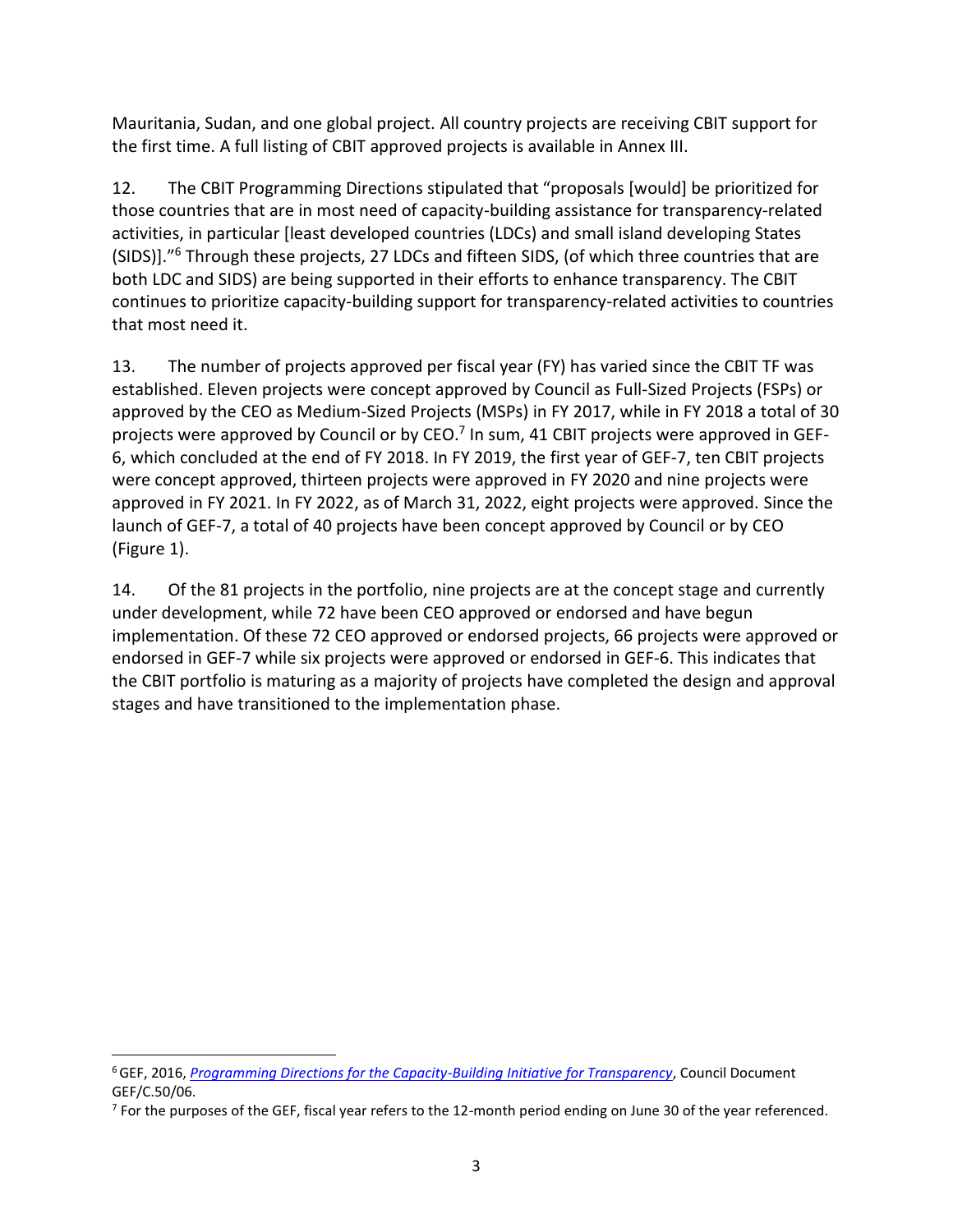

**Figure 1: Project Status of CBIT Portfolio by Fiscal Year (FY 2017 to March 31, 2022)**

### <span id="page-5-0"></span>**Agency Distribution**

15. CBIT projects have so far been submitted by six out of the eighteen GEF Agencies. The United Nations Environment Programme (UNEP) has the largest share with 33 projects, followed by the United Nations Development Programme (UNDP) with nineteen projects, the Food and Agriculture Organization (FAO) with seventeen, Conservation International (CI) with eight, the Inter-American Development Bank (IADB) with two, and the Foreign Economic Cooperation Center Office, Ministry of Environmental Protection of China (FECO) with one project. In addition, UNDP and UNEP have one joint project approved under CBIT.

16. Figure 2 shows the distribution of approved CBIT projects per GEF implementing agency by CBIT resources, including GEF Project Financing, PPGs, PPG fees and Agency Fees.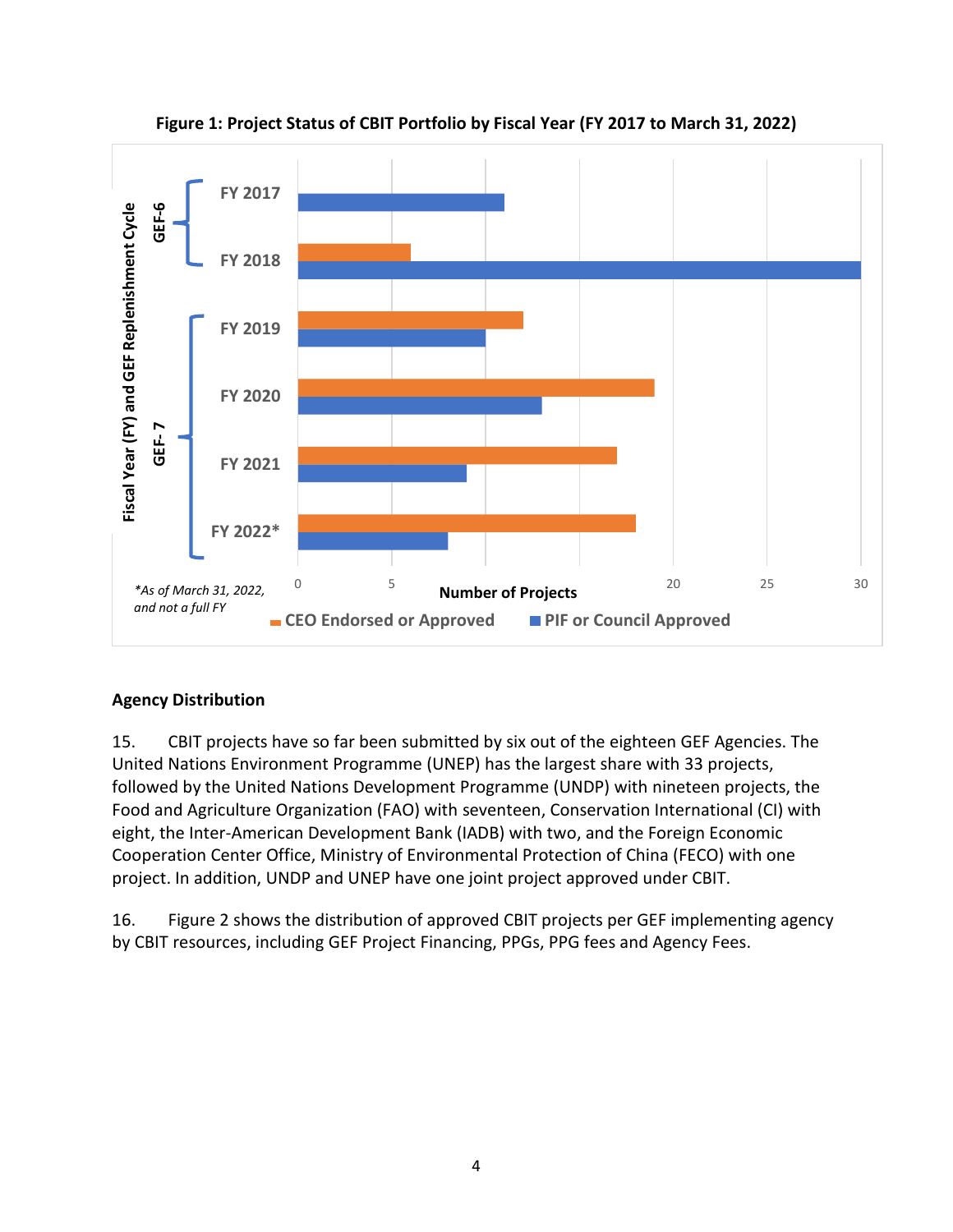

# **Figure 2: Distribution of CBIT Projects by Agency as of March 31, 2022 (\$ and % share of total \$)**

17. Countries have engaged a wide choice of GEF implementing agencies for CBIT projects in comparison to projects supporting the preparation of NCs and BURs. Most BTR, NC and BUR projects are currently being implemented by UNEP and UNDP.

### <span id="page-6-0"></span>**Regional Distribution**

18. Overall, the CBIT is supporting a regionally balanced portfolio. A breakdown of the portfolio by region is provided in Figure 3. The Africa region has 30 projects to date, with cumulative totals (including GEF Project Financing, PPG, PPG fees and Agency Fees) amounting to \$44.6 million, while the Latin America and Caribbean (LAC) region has twenty projects amounting to \$31.8 million. The Asia region is next with a total of seventeen projects (amounting to \$28.5 million) with the Europe and Central Asia (ECA) region following with nine projects (amounting to \$11.5 million). Finally, five CBIT projects with a global scope have been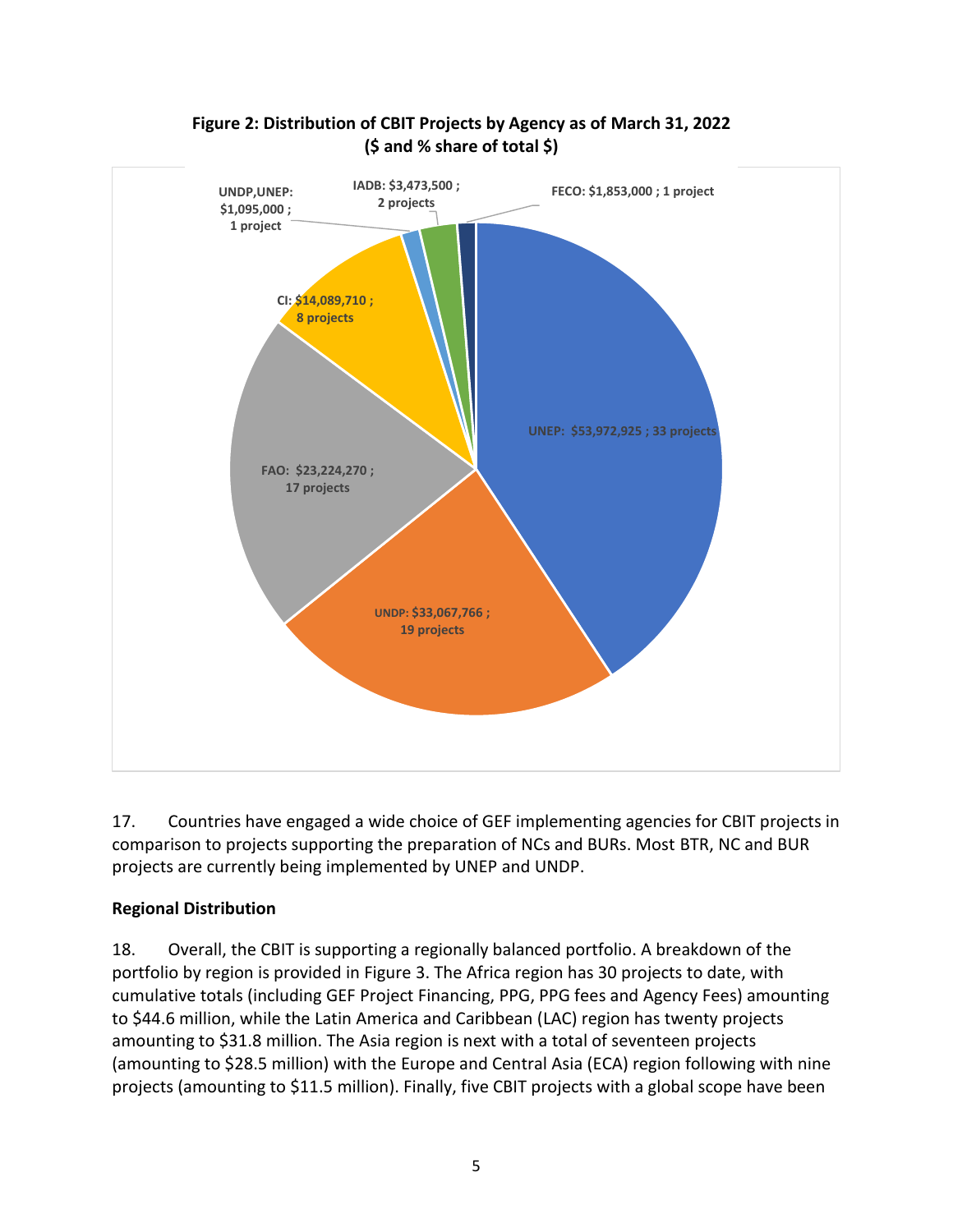approved (\$14.5 million). The total portfolio amount to date, including GEF Project Financing, PPG, PPG fees and Agency Fees, for CBIT is \$130.8 million.





### <span id="page-7-0"></span>**Coverage of CBIT Support to Non-Annex I Parties under the Convention**

19. Figure 4 highlights the proportion of Non-Annex I Parties under the Convention supported by CBIT through national and regional projects. As of March 31, 2022, 79 (75 individual countries and four countries in a regional project) out of 154 Non-Annex-I countries or 51.3 percent, have received CBIT support.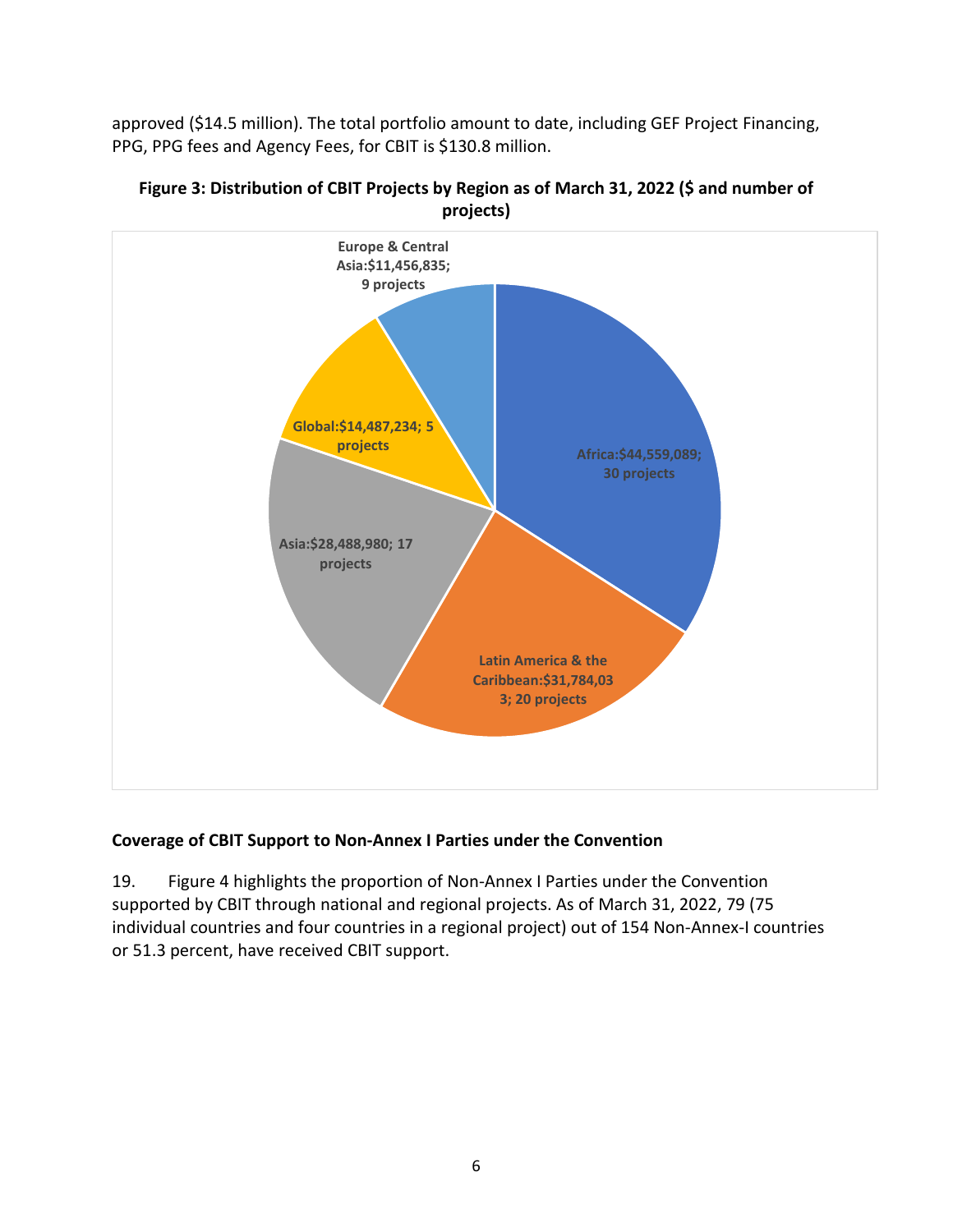#### **Figure 4: Share of Non-Annex I Parties under the Convention supported by CBIT Projects as of March 31, 2022**



20. Total greenhouse gas (GHG) emissions from Non-Annex I Parties amounted to 32,253 million tonnes of carbon dioxide equivalent (MtCO<sub>2</sub>e) in 2018.<sup>8</sup> The GHG emissions from the 79 countries that are supported by CBIT (which include China and India, the two largest emitters of the Non-Annex I countries) amount to 48.5 percent of global GHG emissions and 73.6 percent of total GHG emissions from Non-Annex I countries indicating significant coverage (Figure 5).<sup>9</sup>

**Figure 5: GHG Emissions of CBIT Projects as a Percentage of Total Non-Annex I countries' GHG Emissions as of March 31, 2022**



<sup>8</sup> Using 2018 data from the World Resources Institute's (WRI) Climate Watch. World Resources Institute, Climate Watch, 2022. Available online at:<https://www.climatewatchdata.org/>

<sup>&</sup>lt;sup>9</sup> WRI, Climate Watch, 2022. Available online at[: https://www.climatewatchdata.org/](https://www.climatewatchdata.org/)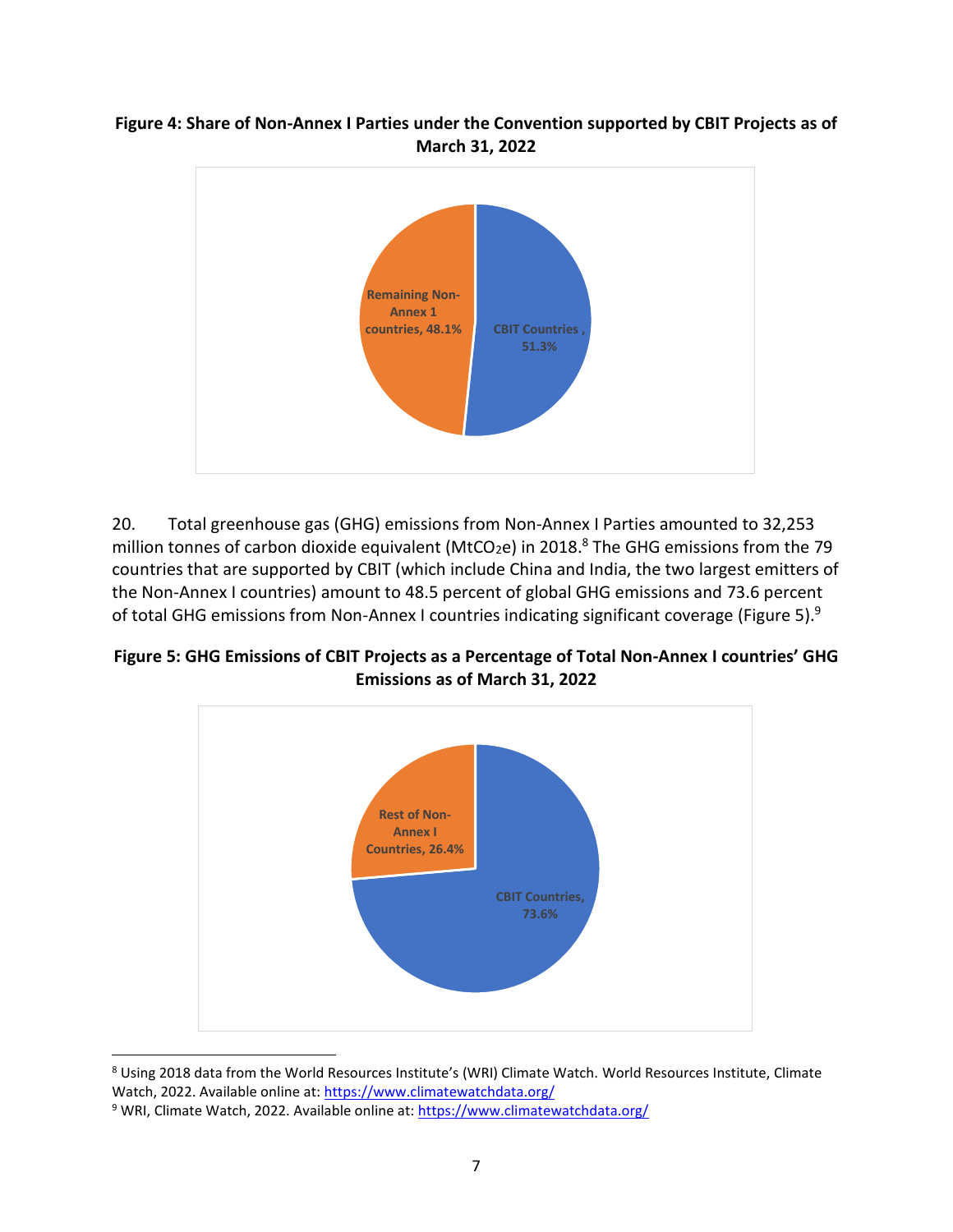21. In addition to the 79 countries that have been directly supported by a CBIT project, more countries have been part of the CBIT through participation in capacity building and other support through the global projects. As the second phase of the Global Coordination Platform kicks off, additional outreach, knowledge sharing and training activities, the number of participating countries is expected to increase. The target for the CBIT as stated in the Programming Directions document is to support a minimum of 100 countries that have articulated their capacity needs and priorities for transparency.<sup>10</sup>

### <span id="page-9-0"></span>**Project Cycle Analysis**

22. The GEF Secretariat continues to monitor the timeliness of project review, approval, and preparation of the CBIT projects.

23. For all 81 projects, the average amount of time for the GEF Secretariat to complete the initial project review was approximately fifteen working days. For MSPs, on average it takes eighteen weeks for PIF approval from first submission, while for FSPs on average it takes 30 weeks for Council approval. This period represents the time necessary for countries and Agencies to review and incorporate the GEF Secretariat's feedback into the CBIT proposals, and to resubmit to the Secretariat or Council for final review and approval.

24. In previous progress reports, the GEF Secretariat provided an initial analysis of the impact of the pandemic on the CBIT portfolio. Below is an updated analysis of the project cycle of the CBIT portfolio as of March 31, 2022. As noted in the previous progress report, the COVID pandemic continues to impact the project cycle, as reflected in the request for extension and force majeure extensions requested by individual projects.

25. In the CBIT portfolio, all MSPs under the old Cancellation Policy effective until February 28, 2019 (44 projects) met their submission deadline to submit the full project proposal within twelve months of PIF approval, and therefore have not been impacted by the extensions granted. Of these MSPs, there is one project – Lebanon – that is pending CEO approval. For these, it took an average of 26 weeks for PIF approval; and eighteen months from PIF approval to CEO approval — eleven months for project development (PIF approval to submission of CEO approval request), and 30 weeks from CEO approval request submission to CEO approval. Thus, the average timeline for the full project cycle—from concept submission to CEO approval—was an average of 21 months.

26. Of the 33 MSPs approved since the new cancellation policy came into effect on March 1, 2019,<sup>11</sup> a total of 25 projects have been CEO approved as of March 31, 2022 leaving eight projects pending CEO approval.

27. Of the 25 MSP projects that have been CEO approved, four projects met the original deadline for CEO submission (eight months from PIF approval) and CEO approval (twelve

<sup>10</sup> GEF, 2016, *[Programming Directions for the Capacity-Building Initiative for Transparency](https://www.thegef.org/sites/default/files/council-meeting-documents/EN_GEF.C.50.06_CBIT_Programming_Directions.pdf)*, Council document GEF/C.50/.06.

<sup>11</sup> GEF, 2018, *[Project Cancellation,](https://www.thegef.org/sites/default/files/documents/Project_Cancellation_Policy_20181220.pdf)* Policy: OP/PL/02.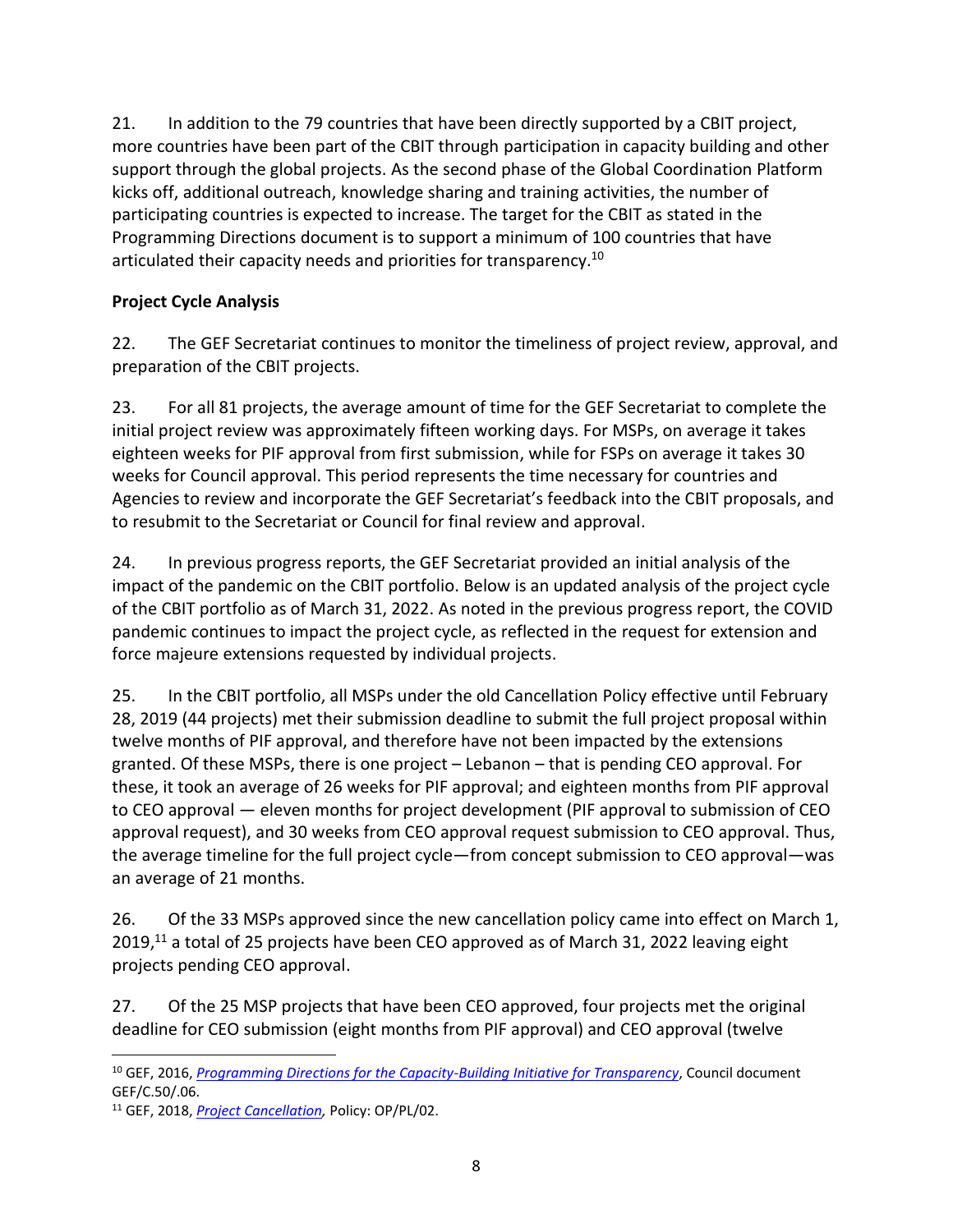months from PIF approval). Two additional projects met the first deadline of submitting CEO approval request within eight months of PIF submission, and two different projects met the deadline of CEO approval within twelve months of PIF approval. For these 25 MSP projects that are CEO approved, the time for project development (from PIF approval to submitting CEO approval request) is about eleven months; time taken from PIF approval to CEO approval is about sixteen months. The entire project cycle for these projects from concept submission to the CEO approval is on average 21 months.

28. Of these 25 MSP projects, nine projects submitted a notification of delayed submission and twelve projects invoked force majeure due to COVID for an extension on the CEO approval deadline.

29. Of the eight MSPs currently under project development, three projects met the first deadline, three submitted a notification of delayed submission, and for two projects the deadline has not been reached. For all eight projects, the second deadline has not been reached yet, and a result it is too early to state if there will be delays in relation to these.

30. For these 33 MSPs under the new cancellation policy, it took an average of eleven weeks for PIF approval; and sixteen months from PIF approval to CEO approval — ten months for project development (PIF approval to submission of CEO approval request), and 5.1 months (22 weeks) from CEO approval request submission to CEO approval. Thus, the average timeline for the full project cycle — from concept submission to CEO approval — was an average of 21 months.

31. For FSPs, the average project cycle timeline and impact of the extensions provided is more difficult to assess as a cohort due to the small sample size of only four projects.

32. The GEF Secretariat will continue to monitor the project cycle and report findings of the overall impact of the COVID-19 pandemic in following progress reports.

### <span id="page-10-0"></span>**Project Priorities**

33. There is a diverse level of capacities among countries in the CBIT portfolio for transparency and measurement, reporting and verification (MRV) systems. The GEF Secretariat reports on the CBIT priorities on a biannual basis in its progress report. A comprehensive analysis that includes the project priorities for LDCs and SIDS is conducted on an annual basis aligned with the GEF Council meetings held in the fall. As a result, this report only details the CBIT project priorities of the entire portfolio.

34. Of the countries that CBIT is supporting, all have submitted at least one NC and 57.3 percent (43 countries) have submitted at least one BUR. Only 8.0 percent (six countries) have submitted four NCs, and 6.7 percent have submitted three BURs (five countries). On adaptation, there is overall less experience in reporting as 18.7 percent (fourteen countries) have submitted a NAP.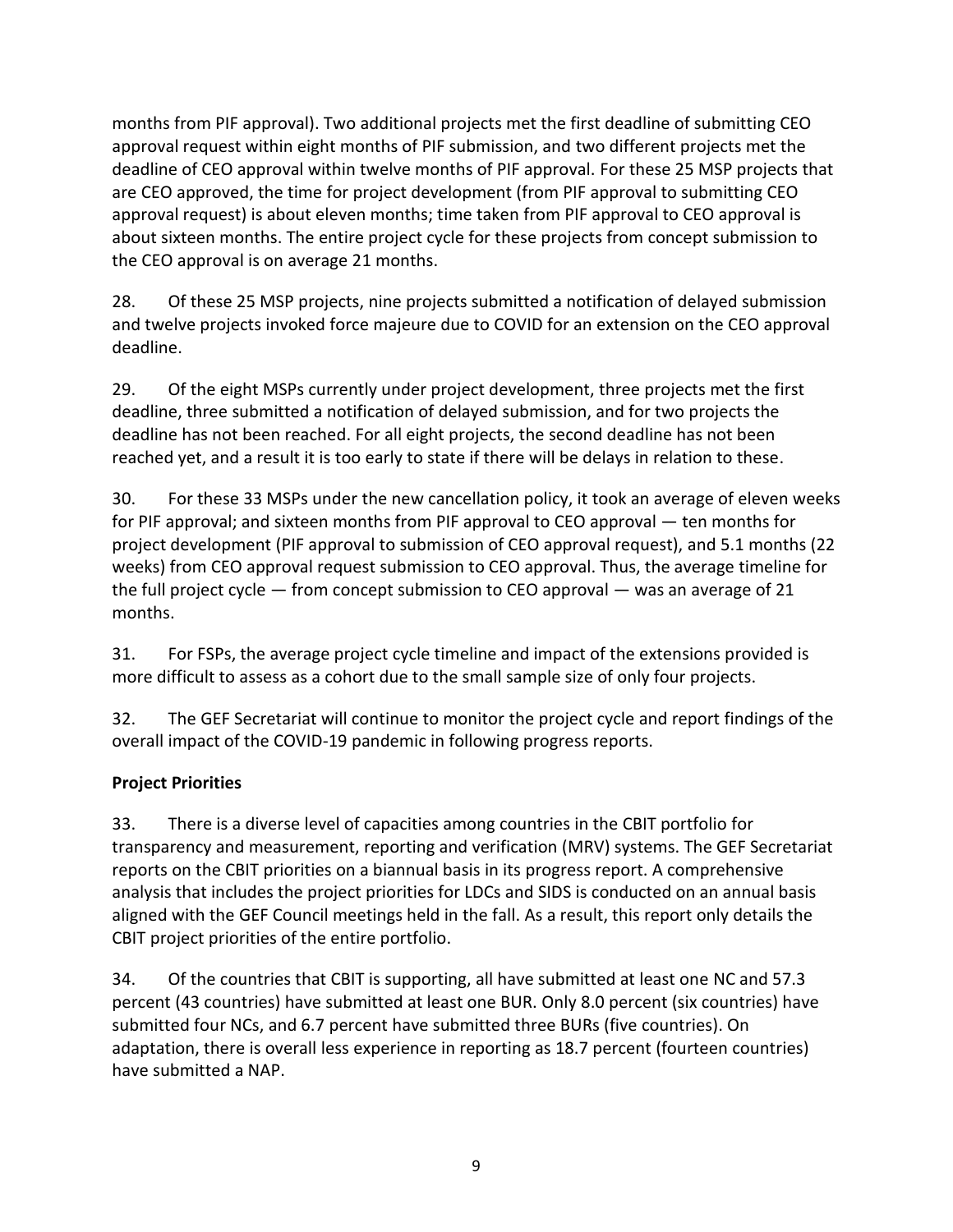35. Overall, the approved CBIT project proposals continue to largely address the eligible programming activities set forth in the CBIT Programming Directions.<sup>12</sup> To better understand the CBIT project portfolio, each project was categorized according to the areas of support. The area of support corresponds to the key elements of the enhanced transparency framework, including building institutional arrangements and technical capacities for national inventories, to track mitigation progress, to track adaptation progress, and to track progress related to support needed and received. The analysis also includes NDC enhancement and review as an additional element.

36. At COP 26, the Conference of the Parties serving as the meeting of the parties to the Paris Agreement (CMA) at its third meeting (CMA 3) provided guidance to the GEF,<sup>13</sup> including on providing additional information on establishing and enhancing a reporting system, and capacity building for reporting. While there is no agreed definition of what comprises a reporting system, it is generally understood to align with elements such as the institutional arrangements for national inventories; and institutional arrangements for tracking mitigation, adaptation, and support. The GEF Secretariat, through this analysis, presents these core elements and their coverage in the current CBIT portfolio, and plans to build on this analysis prior to COP 27 to further respond to the CMA.

37. Figure 6 illustrates the percentage of approved CBIT projects that included a particular type of activity in their proposal, while also showing the overall proportion of project activity types as they relate to one another. The percentages in the figure represent a count of occurrences of type of activity across the portfolio and are not correlated to the amount of resources designated for specific activities. Since one project may have several of these individual categories, the percentages overlap and do not add up to 100 percent.

<sup>12</sup> GEF, 2016, *[Programming Directions for the Capacity-Building Initiative for Transparency,](https://www.thegef.org/sites/default/files/council-meeting-documents/EN_GEF.C.50.06_CBIT_Programming_Directions.pdf)* Council Document GEF/C.50/06.

<sup>13</sup> UNFCCC, 2021, *[Guidance to the Global Environment Facility](https://unfccc.int/sites/default/files/resource/CMA3_auv_8c_GEF.pdf)*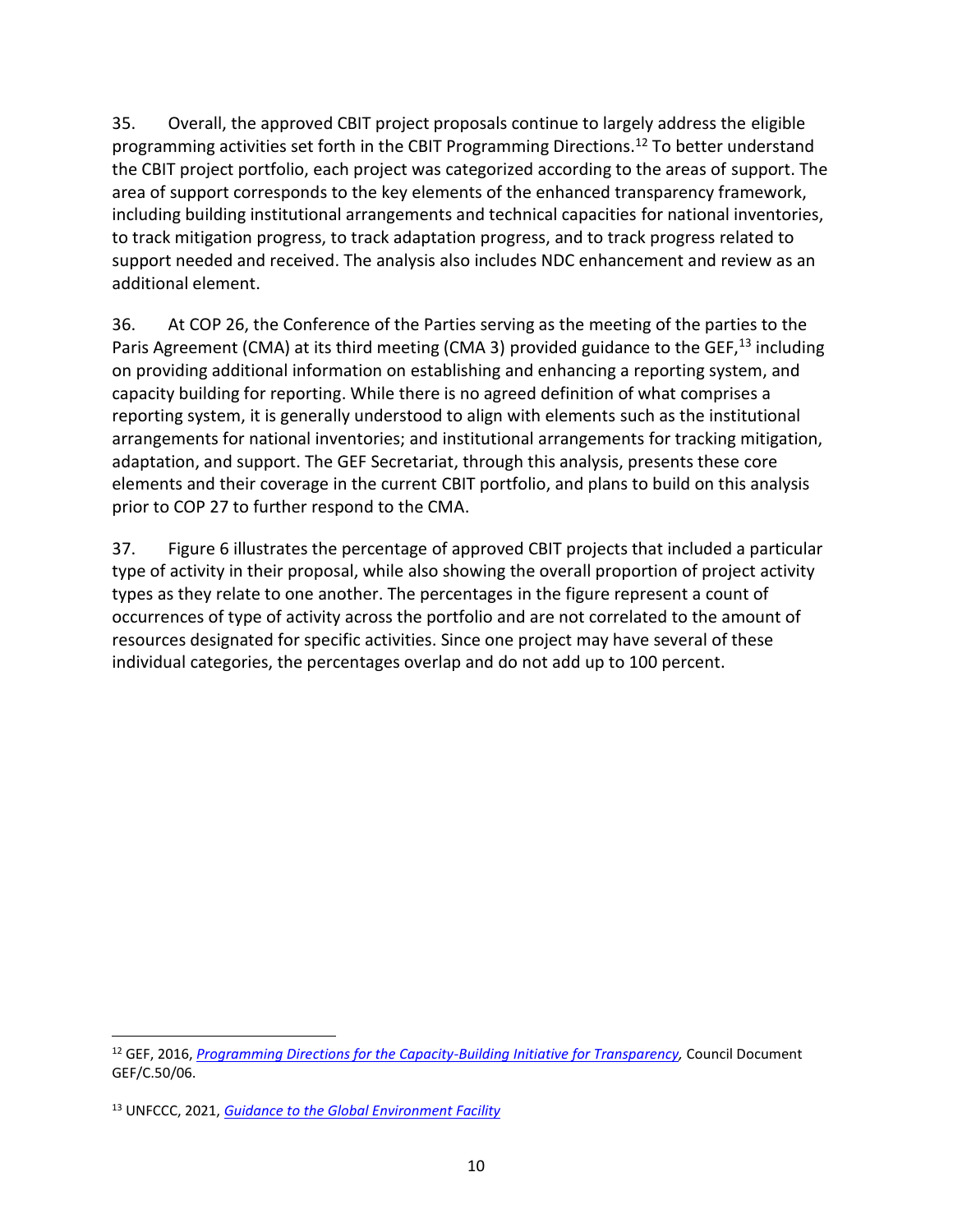| <b>TRACK MITIGATION PROGRESS</b>                                              | <b>NATIONAL INVENTORY</b>                                                                                                                             |                                                | <b>TRACK ADAPTATION</b><br><b>PROGRESS</b>                                    |  |  |  |  |  |
|-------------------------------------------------------------------------------|-------------------------------------------------------------------------------------------------------------------------------------------------------|------------------------------------------------|-------------------------------------------------------------------------------|--|--|--|--|--|
|                                                                               | <b>Builds technical capacity for national</b><br>inventory, 90.7%                                                                                     |                                                | <b>Builds technical capacity for</b><br>tracking adaptation, 73.3%            |  |  |  |  |  |
| <b>Builds technical capacity for</b><br>tracking mitigation, 97.3%            |                                                                                                                                                       |                                                |                                                                               |  |  |  |  |  |
|                                                                               | <b>Builds institutional arrangements for</b><br>national inventory, 73.3%                                                                             |                                                | <b>Builds institutional</b><br>arrangements for tracking<br>adaptation, 62.7% |  |  |  |  |  |
| <b>Builds institutional</b><br>arrangements for tracking<br>mitigation, 86.7% | <b>TRACK PROGRESS RELATED TO</b><br><b>SUPPORT</b>                                                                                                    | <b>Builds</b><br>institutional<br>arrangements |                                                                               |  |  |  |  |  |
| Scenario modeling/projections,<br>29.3%                                       | <b>Builds technical</b><br>capacity for tracking<br>support, 52.0%                                                                                    | for tracking<br>support,<br>34.7%              | <b>NDC ENHANCEMENT AND</b><br><b>POLICY DESIGN, 65.3%</b>                     |  |  |  |  |  |
| <b>NATIONAL INVENTORY</b>                                                     | <b>TRACK MITIGATION PROGRESS</b><br><b>TRACK ADAPTATION PROGRESS</b><br><b>TRACK PROGRESS RELATED TO SUPPORT</b><br>NDC ENHANCEMENT AND POLICY DESIGN |                                                |                                                                               |  |  |  |  |  |

### **Figure 6: CBIT Project Priorities per Type of Activity as of March 31, 2022**

38. CBIT support is primarily being used by countries to develop the necessary institutional arrangements and build their technical capacity to track mitigation progress (86.7 and 97.3 percent of projects, respectively). Also, 29.3 percent of projects include developing projections or scenario modeling as a component. This is encouraging as it indicates that CBIT is assisting countries with some of the more advanced and complex aspects of the transparency requirements under Article 13 of the Paris Agreement.

39. Since establishing national GHG inventories is a first step in meeting transparency requirements, a high percentage of countries (90.7 percent) have a strong component related to building technical capacities for the national inventory, and for building institutional arrangements for them (73.3 percent). A significant number of projects also include a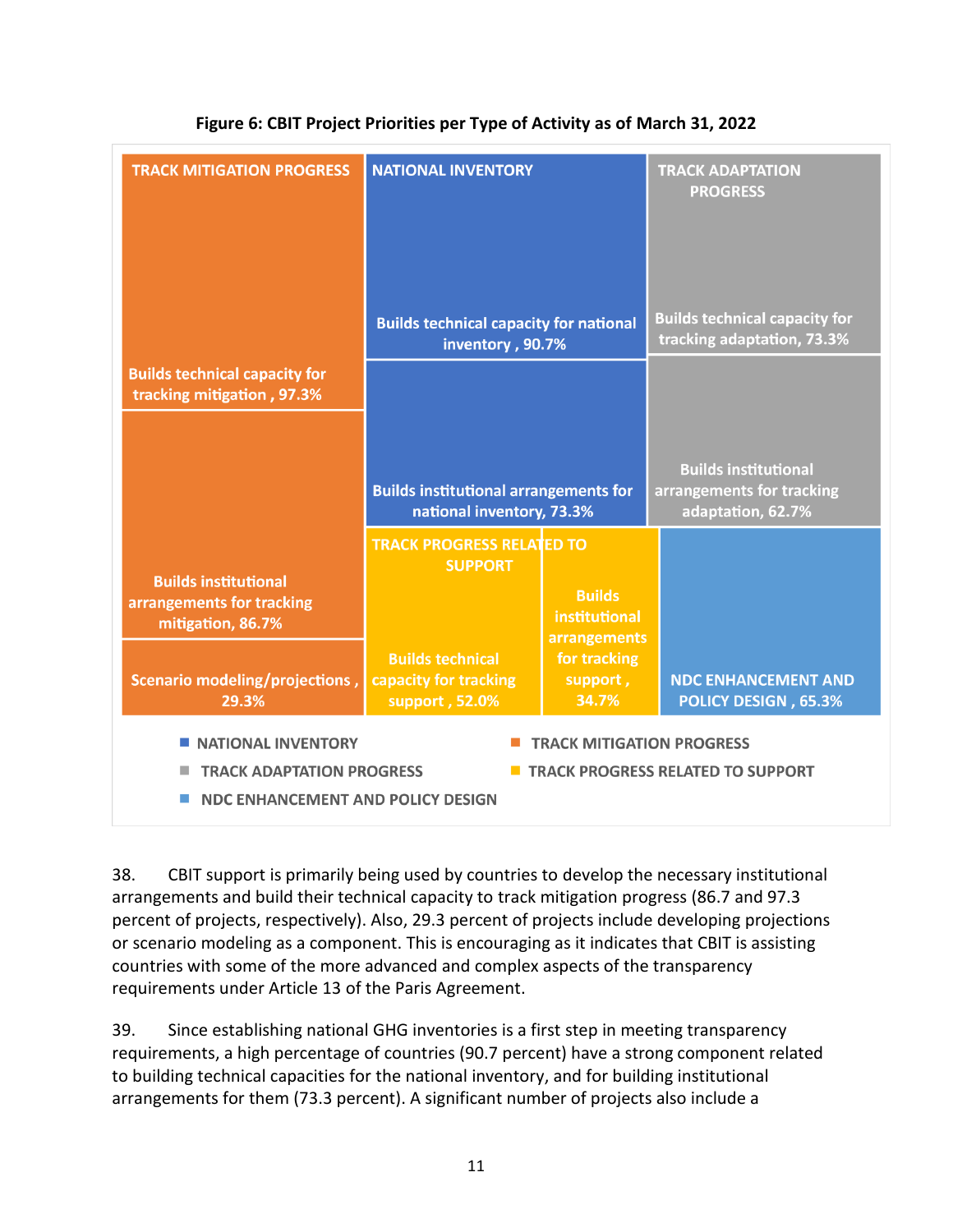component for building capacities for tracking adaptation progress — with 73.3 percent focused on building technical capacities and 62.7 percent for developing relevant institutional arrangements.

40. About 65.3 percent of country projects aim for NDC enhancement and policy review – an important aspect for longer-term impact of projects. Among individual country projects, 40.0 percent have included a specific component for enhancing measurement and transparency of GHG emissions from the Agriculture, Forestry and Other Land Use (AFOLU) sector, reflecting the relative importance of this sector.

### <span id="page-13-0"></span>**CBIT ENGAGEMENT, AWARENESS RAISING AND OUTREACH**

41. During this reporting period, the GEF Secretariat continued to carry out tasks associated with the CBIT, such as reviews of CEO approvals of project concepts, monitoring and management of the project portfolio, consultations with countries and Agencies, reporting to UNFCCC, and participation in UNFCCC-related engagements. The Progress Report on the CBIT was presented to every Council, as an information document.<sup>14</sup> The CBIT web page was regularly updated, including relevant links to approved project documents. 15

42. In spite of the pandemic-related challenges since March 2020, the GEF continued to facilitate coordination with other initiatives supporting transparency, including the Initiative for Climate Action Transparency (ICAT), the Coalition on Paris Agreement Capacity Building, the Partnership on Transparency in the Paris Agreement (PATPA), the NDC Partnership, and others.

43. The GEF CEO and Secretariat personnel engaged in various outreach and knowledge exchange opportunities, including the following:

- (a) High-level panel discussion organized by the GEF Secretariat at COP 26 on November 6, 2021 on "Enhancing Climate Ambition through Increased Transparency: Perspectives on the Progress and role of CBIT".
- (b) Side event organized by UNFCCC at COP 26 on November 6, 2021 on "Support opportunities available to developing country Parties for implementing MRV and ETF".
- (c) GEF Secretariat collaboration with #Data4BetterClimateAction campaign at COP 26 event on November 9, 2021 on "The value of transparency to advance national priorities while fulfilling climate reporting".
- (d) EF Secretariat participation in transparency event at COP 26 on November 10, 2022 on "From the BUR to the Preparation of a First BTR: Challenges and

<sup>14</sup> GEF, 2021, *[Progress Report on the Capacity-building Initiative for Transparency,](https://www.thegef.org/council-meeting-documents/progress-report-capacity-building-initiative-transparency-8)* Council Document GEF/C.61/Inf.15.

<sup>15</sup> The website can be accessed from[: https://www.thegef.org/topics/capacity-building-initiative-transparency-cbit](https://www.thegef.org/topics/capacity-building-initiative-transparency-cbit)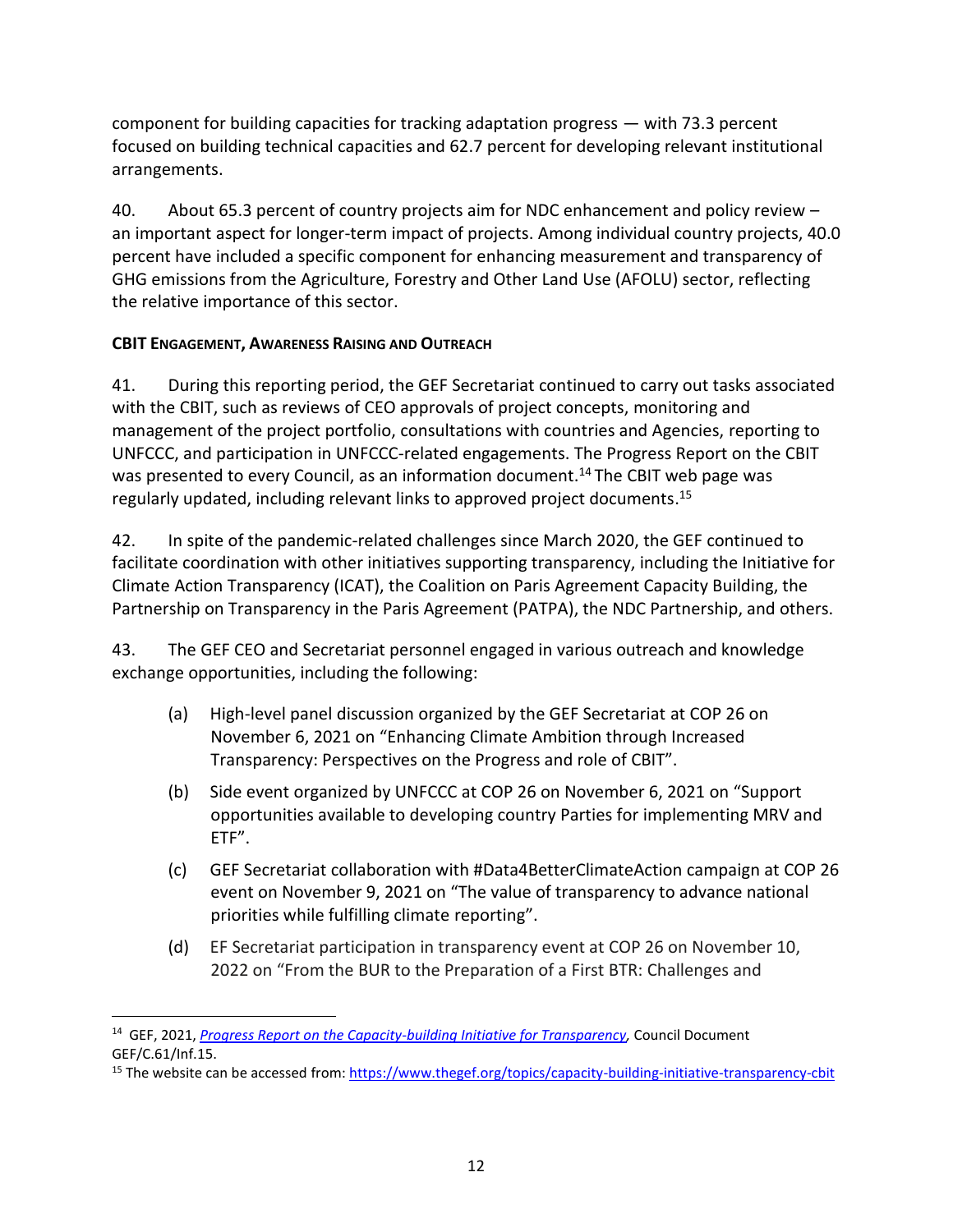Opportunities for Francophone Countries in Africa" organized by the French cluster of PATPA.

- (e) GEF Secretariat participation on March 15, 2022 at a virtual discussion on the Paris Committee on Capacity Building organized by the UNFCCC.
- (f) GEF Secretariat participation at a webinar on March 23, 2022 on "Learning from experiences to increase forest data transparency for climate action" organized by FAO.

44. Opportunities for consultations among partners play an increasingly important role as implementation experiences and lessons learned become available. The GEF is committed to discussing ongoing and planned activities and sharing experiences with partners through available means, particularly to enhance coordination of activities at the country and regional level.

# <span id="page-14-0"></span>**CBIT OUTLOOK**

45. After five years of operations, the CBIT is steadily increasing its coverage of countries receiving support: it is now supporting 51.3 percent of Non-Annex I countries under the Convention representing over 73.6 percent of Non-Annex I emissions. The network of CBIT countries includes a representative proportion of LDCs and SIDS, as well as key economies in each region with significant emission profiles.

46. As of March 31, 2022, \$77.6 million have been programmed under the GEF TF for CBIT projects, going beyond the notionally allocated \$55 million for CBIT set-aside resources. The GEF Secretariat reallocated available resources for the remaining GEF-7 period to continue to review and approve new CBIT project proposals as well as BTR support in alignment with its programming directions and in response to COP 26 and the third meeting of the Conference of the Parties serving as the meeting of the parties to the Paris Agreement (CMA 3) guidance (mentioned below).

47. Programming for CBIT resources in the GEF-7 period has progressed rapidly over the last three years, responding to country requests to address their capacity needs and gaps well ahead of the transition to the new transparency regime in 2024. This demand and successful programming have also meant that the notional set-aside resources as agreed for the GEF-7 replenishment have been utilized quickly.

48. At COP 26, CMA 3 welcomed the actions taken by the GEF to provide support to developing countries for the preparation of the BTRs and to build their institutional and technical capacity for the ETF under the Paris Agreement, including through the CBIT. CMA 3 encouraged the GEF, Parties and Implementing Agencies to work collaboratively to ensure that this support is delivered in a timely manner; and requested the GEF to continue to facilitate improved access to the CBIT by developing country Parties. In addition, the CMA also requested the GEF to consider increasing its support for the ETF as part of its eighth replenishment process and to consider combining the application processes for support for producing BTRs,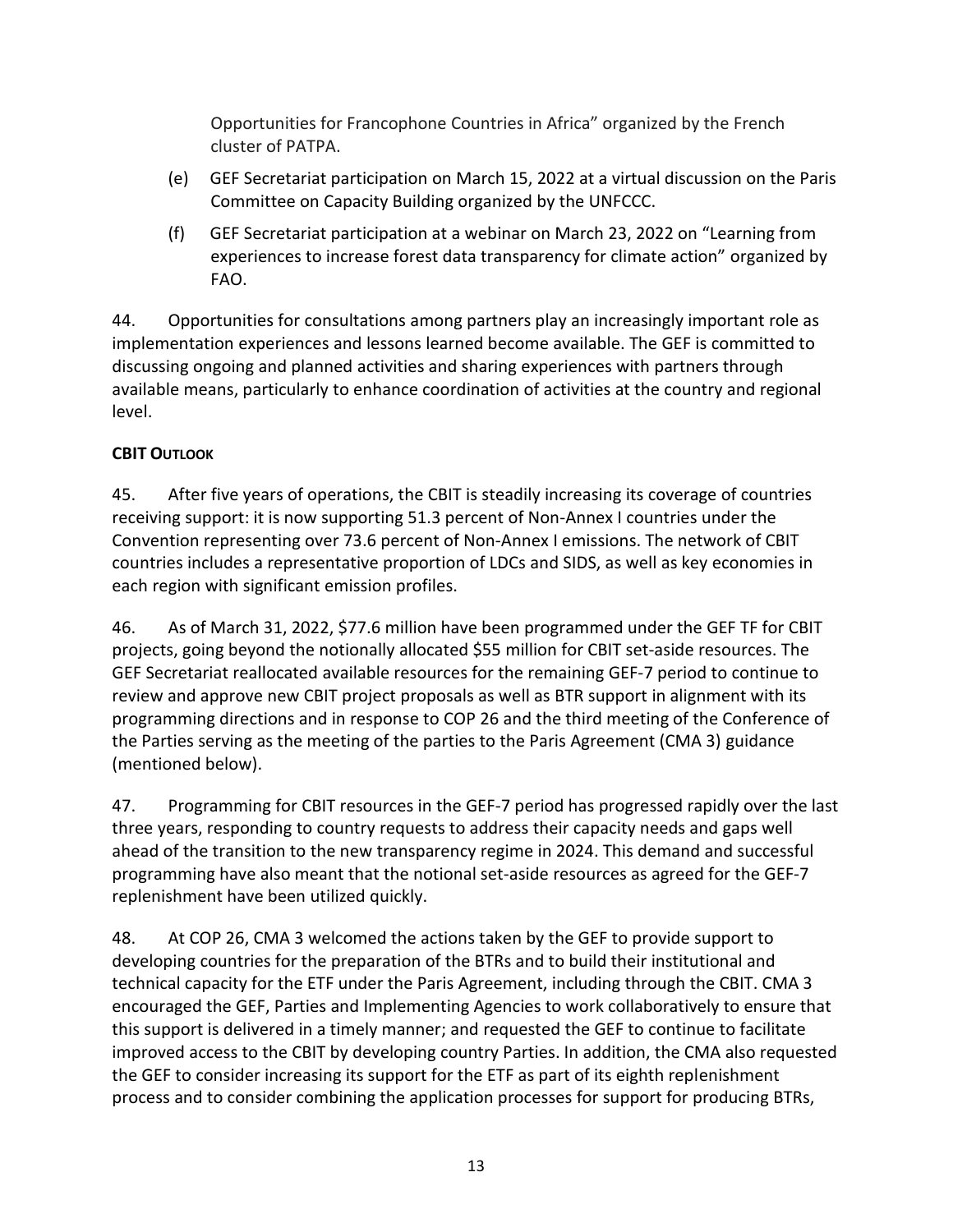including by considering raising the funding ceiling of expedited enabling activity projects, and for CBIT projects, as appropriate, and by developing an expedited process for projects related to preparing BTRs.<sup>16</sup>

49. Based on two informal consultations<sup>17</sup> among parties by the GEF in 2020 on financial support for BTRs, the GEF Secretariat made support modalities for BTRs available in February 2021. An information note was submitted to the 59<sup>th</sup> GEF Council, which met in December 2020. Since then, the GEF has started to receive and approve requests for support from developing country Parties for preparing their first BTRs.

50. Additionally, in response to COP 26 guidance, the GEF Secretariat held a third informal consultation<sup>18</sup> among parties to help identify and assess any necessary adjustments to the current operational guidelines and costing related to the support for BTR preparation. The informal meeting was held on February 24, 2022 and was designed to gather information relevant to respond to the guidance received by the GEF at CMA 3.

51. The GEF Secretariat continues to work closely with countries requesting support for BTR preparation. To date, GEF has approved BTR support to eleven countries for twelve BTRs, and nine additional countries have submitted requests for GEF financial support for BTR preparation. In addition, the GEF has worked with UNEP on a large Umbrella Program to be submitted to the 62<sup>nd</sup> GEF Council Meeting. This Umbrella Program will include funding for up to 62 BTRs, 26 of which have already received a Letter of Endorsement from the respective GEF Operational Focal Point. The GEF Secretariat is working closely with these countries and GEF agencies to provide timely support, with the view to allow sufficient lead time for countries to prepare and submit their first BTR by the due date of no later than December 31, 2024.

52. The Programming Directions for GEF-8, as agreed at the fourth replenishment meeting for GEF-8 held on April 7-8, 2022, included specific provisions for CBIT and BTR support. Donors have exhibited strong support for CBIT. For GEF-8, \$75 million has been notionally allocated for CBIT support, a 36 percent increase from the GEF-7 allocation of \$55 million.

53. In light of the above, strengthened and continued engagement of CBIT is expected in FY 2023. As the 2024 deadline for the submission of the BTR nears, it is anticipated that there will be a growing demand for CBIT to provide support to developing countries to help strengthen the institutional and technical capacities to meet the ETF requirements. Additionally, the GEF Secretariat expects to receive requests for support for a second phase for CBIT projects from

<sup>16</sup> UNFCCC, 2021, *[Guidance to the Global Environment Facility](https://unfccc.int/sites/default/files/resource/CMA3_auv_8c_GEF.pdf)*

<sup>17</sup> GEF, 2020*, [Event: Informal Consultation Meeting on Financial Support for Biennial Transparency Reports under](https://www.thegef.org/events/informal-consultation-meeting-financial-support-biennial-transparency-reports-under-paris)  [the Paris Climate Agreement](https://www.thegef.org/events/informal-consultation-meeting-financial-support-biennial-transparency-reports-under-paris)*; and GEF, 2020, *[Event: Second Informal Consultation on Financial Support for Biennial](https://www.thegef.org/events/second-informal-consultation-financial-support-biennial-transparency-reports)  [Transparency Reports](https://www.thegef.org/events/second-informal-consultation-financial-support-biennial-transparency-reports)*

<sup>18</sup> GEF, 2020, "*[Information Note on the Financing of Biennial Transparency Reports for Developing Country Parties](https://www.thegef.org/events/third-informal-consultation-financial-support-biennial-transparency-reports)  [to the Paris Agreement](https://www.thegef.org/events/third-informal-consultation-financial-support-biennial-transparency-reports)*". Council document: GEF/C.59/Inf.19.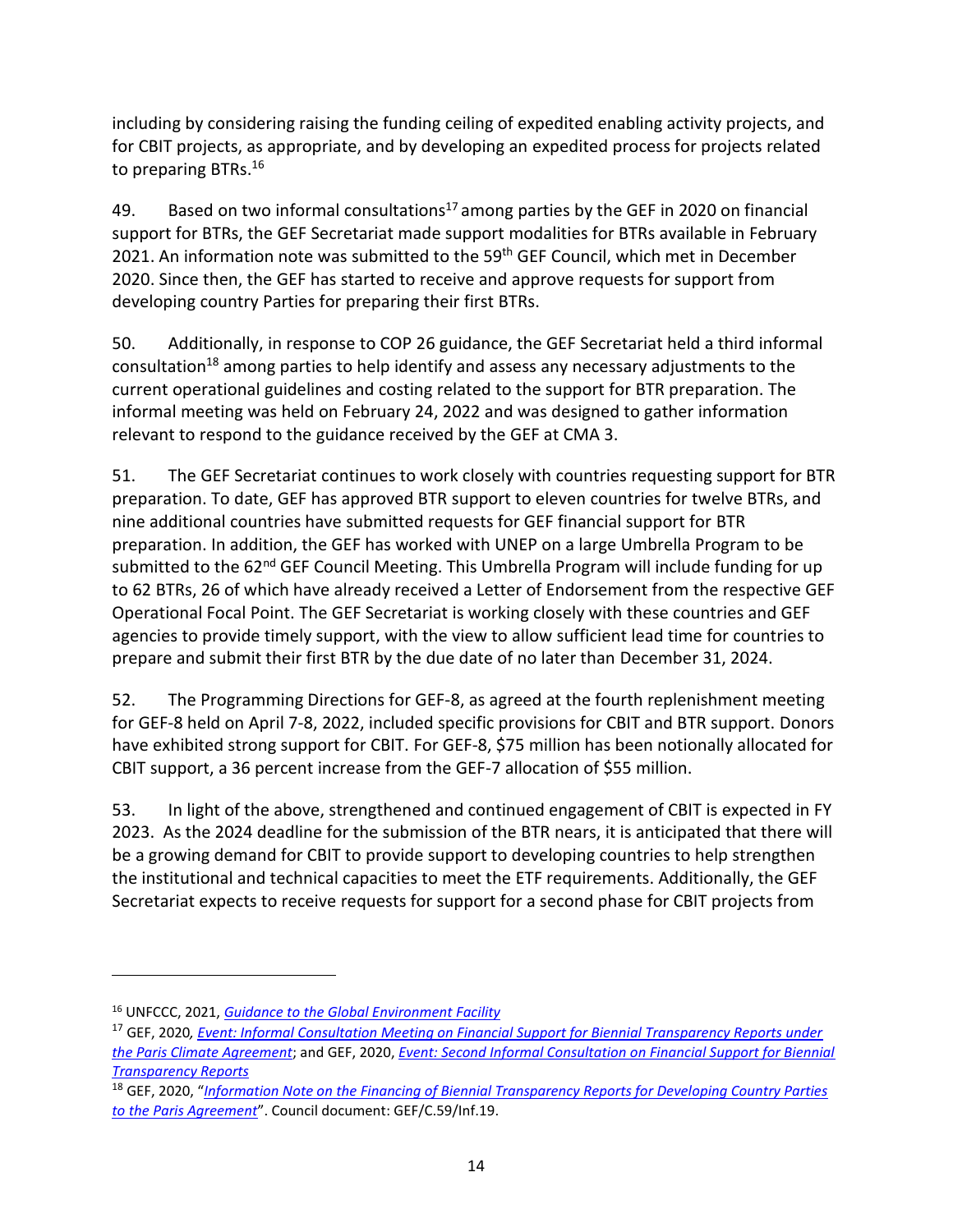developing countries. As GEF support for BTR ramps up, there will be opportunities for countries to explore interlinkages and further align their BTR and CBIT projects.

54. As pandemic restrictions are lifted, the GEF Secretariat will explore options for convening the CBIT Global Coordination meeting, and associated consultations in FY 2023. The GEF will continue to facilitate coordination with partners, respond to donor inquiries, and engage with the UNFCCC process and relevant meetings on transparency. Also, the GEF Secretariat will develop and disseminate targeted communication products on the CBIT and good practices, engage in webinars and events to share results and insights, and partner with major multilateral and bilateral transparency initiatives.

55. Finally, the GEF Secretariat will continue to undertake monitoring and review functions of its portfolio in collaboration with the GEF Agencies. Regular reporting on the CBIT progress and results to the GEF Council, UNFCCC bodies, as well as coordination with partners will continue, with additional focus on implementation progress.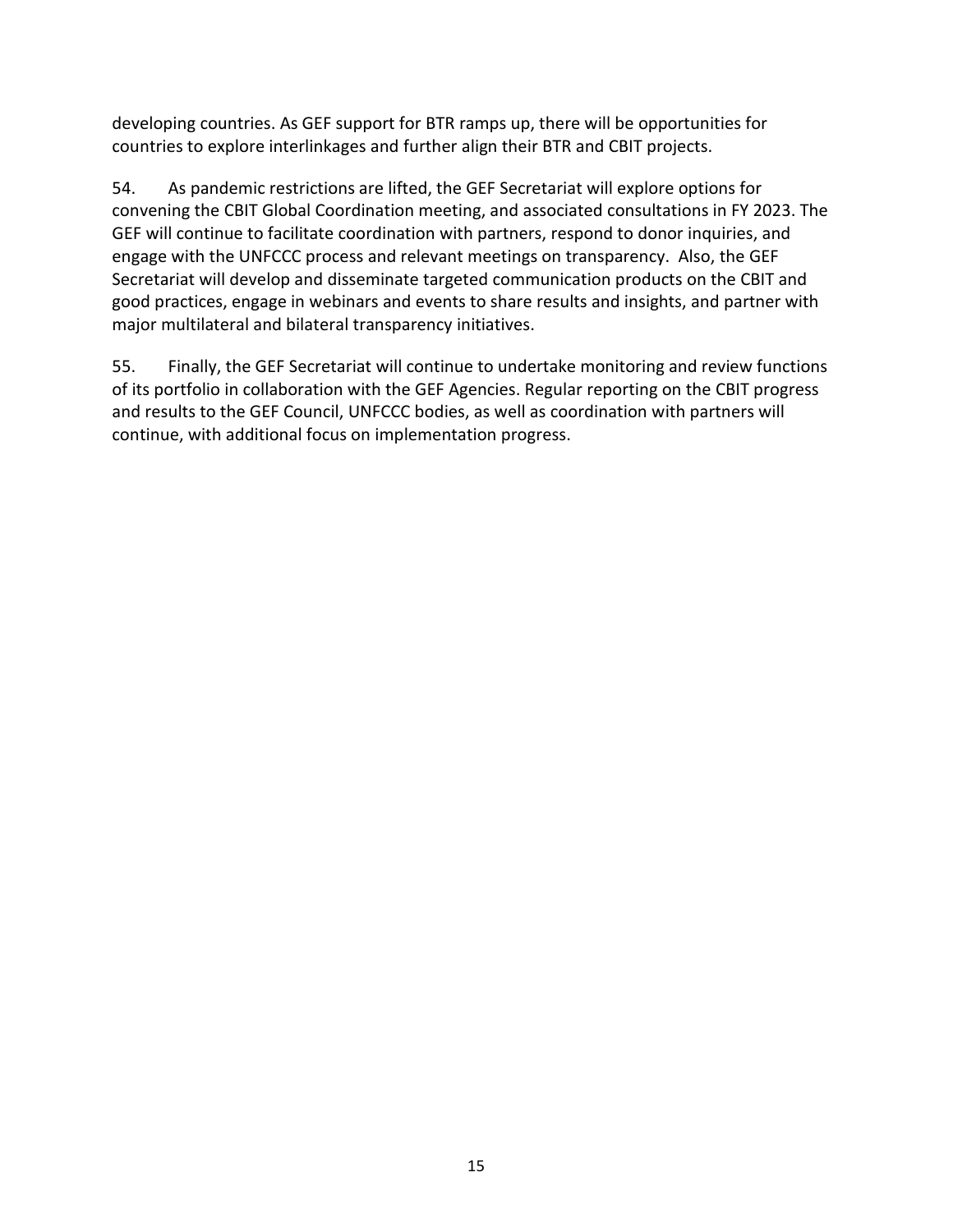#### <span id="page-17-0"></span>**ANNEX I: BACKGROUND ON THE CBIT**

1. The Paris Agreement was adopted at the Twenty-First Conference of the Parties (COP) to the United Nations Framework Convention on Climate Change (UNFCCC) in December 2015. Paragraph 84 of the COP decision adopting the Paris Agreement decided to establish "a Capacity-building Initiative for Transparency in order to build institutional and technical capacity, both pre- and post-2020" that "will support developing country Parties, upon request, in meeting enhanced transparency requirements as defined in Article 13 of the Agreement in a timely manner."<sup>19</sup>

2. Paragraph 86 of the COP decision urged and requested the Global Environment Facility (GEF) to make arrangements to support the establishment and operation of the Capacitybuilding Initiative for Transparency (CBIT), including through voluntary contributions to support developing countries during GEF-6 and future replenishment cycles.

<sup>19</sup> UNFCCC, 2015, Decision 1/CP.21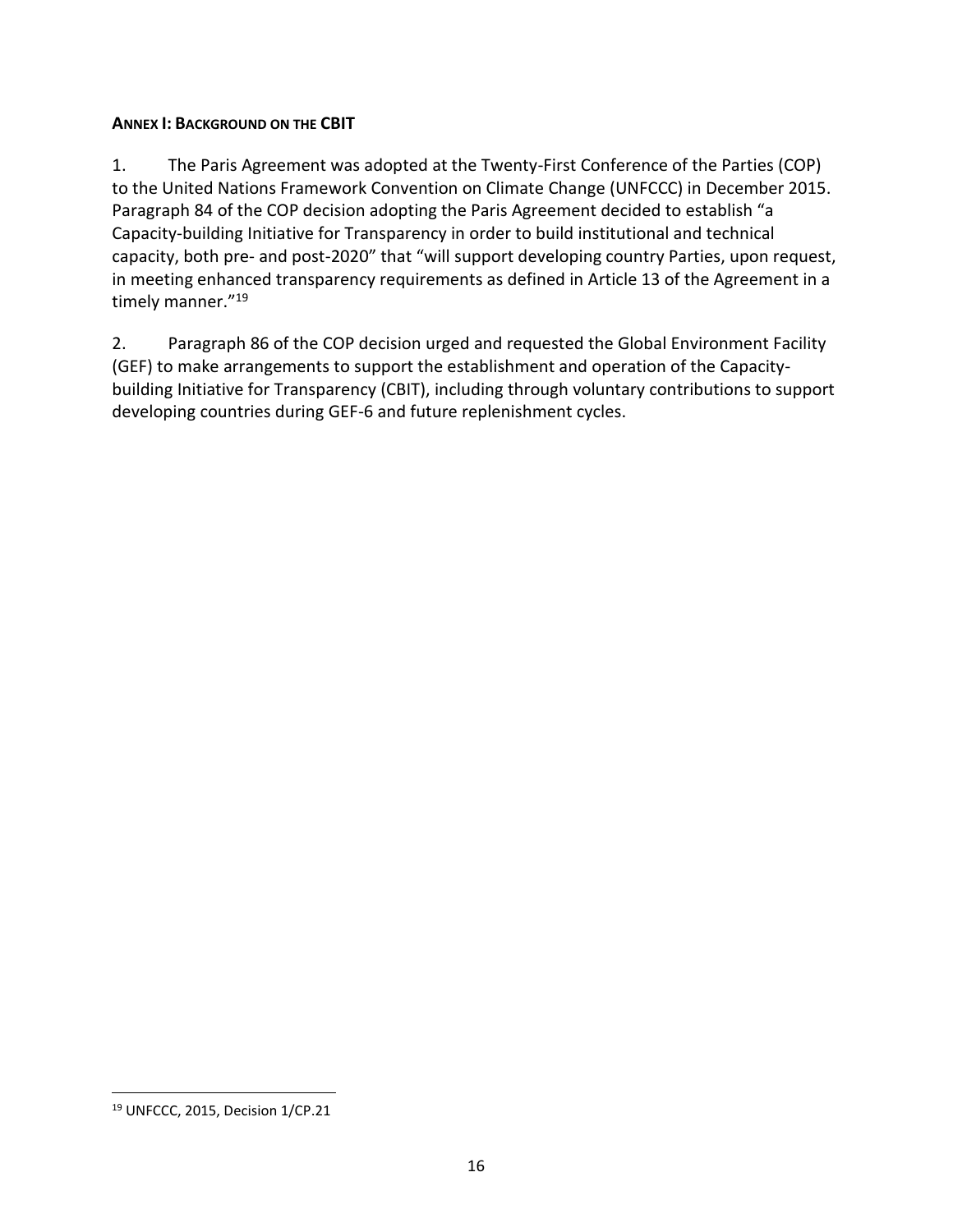#### <span id="page-18-0"></span>**ANNEX II: DESCRIPTION OF CBIT PROJECTS APPROVED SINCE LAST PROGRESS REPORT**

1. One new project — Nigeria — has been approved in the reporting period (between October 1, 2021 and March 31, 2022). This section provides a brief overview of this project.

2. Nigeria. *Strengthening the capacity of institutions in Nigeria to implement the transparency requirements of the Paris Agreement* (GEF ID: 10809); Agency: Conservation International; GEF Project Grant: \$1,344,495; Co-Financing: \$80,000. Nigeria is highly vulnerable to climate change since over 70 percent of its population is engaged in the agriculture sector, which tends to be rain-fed. Variations in rainfall, droughts and extreme weather events such as floods can also have an adverse impact on its economic growth. Nigeria submitted its updated NDC in 2021, its Third National Communication in 2020 and its first BUR in 2018. Currently, Nigeria faces several challenges in relation to the transparency framework. The barriers include a weak coordination framework and institutional arrangements, specifically in GHG data collection, management, and monitoring. There is a need to strengthen climate change knowledge architecture in Nigeria to reach policymakers, community-based organizations, students, and researchers, who are in the frontline of delivering adaptation and mitigation projects. Additionally, there is inadequate technical and institutional capacity in the MRV and GHG data management processes, and a need to improve information dissemination and access, and public awareness and understanding of the impacts of climate change. The energy sector is the largest source of GHG emissions, about 60 percent. This CBIT project aims to strengthen the institutional and technical capacity of Nigeria to respond to the transparency requirements of the Paris Agreement. Specifically, the project will result in a strengthened inventory and MRV system in line with UNFCCC requirements; increased data sharing and coordination among key stakeholders and institutions involved in the inventory and MRV system; and increased capacity of stakeholders to collect, process and feed data into the inventory system. Additionally, the project will address a key barrier related to information dissemination by establishing an integrated knowledge management platform for transparency linked to the CBIT global coordination platform.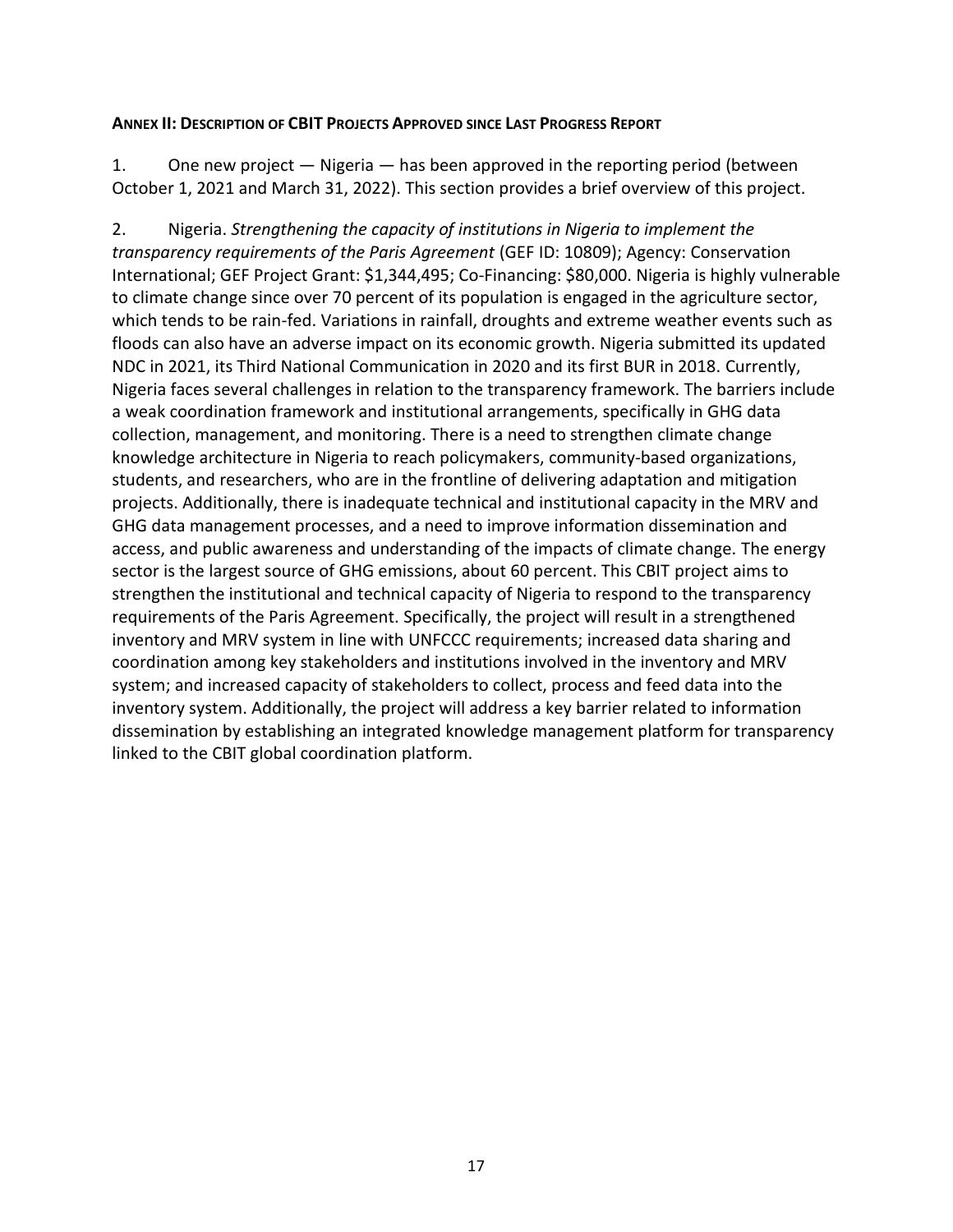### **ANNEX III: LIST OF CBIT APPROVED PROJECTS AS OF MARCH 31, 2022**

<span id="page-19-0"></span>

| <b>GEF</b><br>ID | <b>Country</b> | Agen<br><b>CV</b>    | <b>Title</b>                                                                                                                                                                                   | Project<br><b>Status</b> | <b>Source</b>  | <b>PIF</b><br><b>Approv</b><br>ed | <b>CEO</b><br>endorse<br>ment | <b>Total GEF</b><br>amount <sup>20</sup> | $Co-$<br>financing | <b>Total</b><br>project<br>cost |
|------------------|----------------|----------------------|------------------------------------------------------------------------------------------------------------------------------------------------------------------------------------------------|--------------------------|----------------|-----------------------------------|-------------------------------|------------------------------------------|--------------------|---------------------------------|
| 9652             | Costa Rica     | <b>UNEP</b>          | Costa Rica's Integrated<br>Reporting and Transparency<br>System                                                                                                                                | CEO Approved             | <b>CBIT TF</b> | 11/4/16                           | 1/3/18                        | \$<br>1,090,000                          | \$<br>2,750,000    | \$<br>3,840,000                 |
| 9673             | South Africa   | <b>UNEP</b>          | Capacity Building<br>Programme to Implement<br>South Africa's Climate<br>National System                                                                                                       | CEO Approved             | <b>CBIT TF</b> | 11/4/16                           | 10/22/18                      | \$<br>1,237,350                          | \$<br>1,318,969    | \$<br>2,556,319                 |
| 9674             | Kenya          | <b>CI</b>            | <b>Strengthening National</b><br>Institutions in Kenya to<br>Meet the Transparency<br>Requirements of the Paris<br><b>Agreement and Sharing</b><br>Best Practices in the East<br>Africa Region | CEO Approved             | <b>CBIT TF</b> | 11/9/16                           | 12/20/17                      | \$<br>1,144,500                          | \$<br>1,100,000    | \$<br>2,244,500                 |
| 9675             | Global         | UNEP,<br><b>UNDP</b> | <b>CBIT Global Coordination</b><br>Platform                                                                                                                                                    | CEO Approved             | <b>CBIT TF</b> | 11/4/16                           | 8/11/17                       | \$<br>1,095,000                          | \$<br>400,000      | \$<br>1,495,000                 |
| 9739             | Uruguay        | <b>UNDP</b>          | Building institutional and<br>technical capacities to<br>enhance transparency in<br>the framework of the Paris<br>Agreement                                                                    | CEO Approved             | <b>CBIT TF</b> | 3/6/17                            | 2/16/18                       | \$<br>1,231,875                          | \$<br>760,000      | \$<br>1,991,875                 |

<sup>&</sup>lt;sup>20</sup> This amount includes GEF project financing, agency fees, PPG and PPG fees.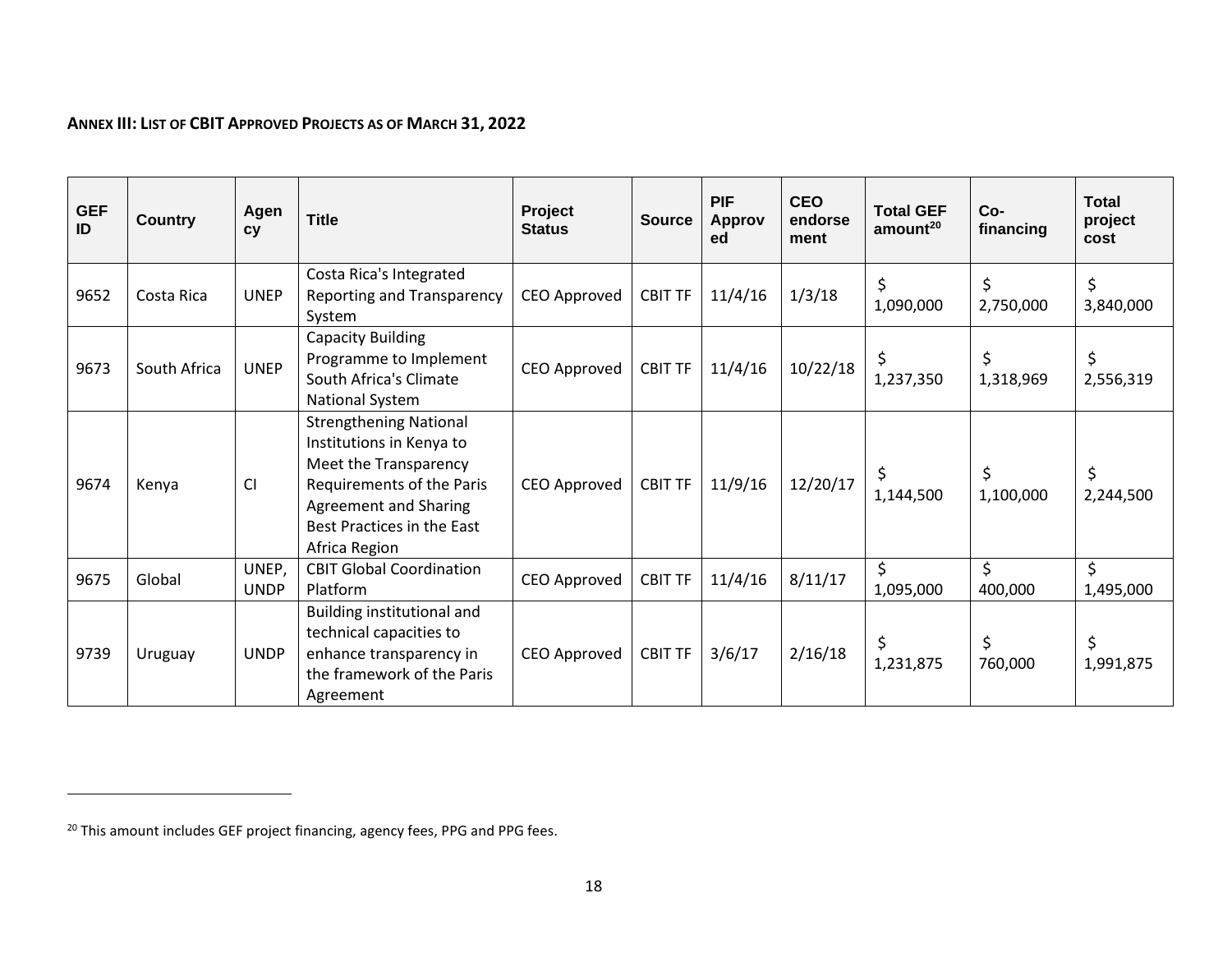| <b>GEF</b><br>ID | <b>Country</b>      | Agen<br>cy  | <b>Title</b>                                                                                                                                                                                                                                            | Project<br><b>Status</b> | <b>Source</b>  | <b>PIF</b><br><b>Approv</b><br>ed | <b>CEO</b><br>endorse<br>ment | <b>Total GEF</b><br>amount <sup>20</sup> | Co-<br>financing | <b>Total</b><br>project<br>cost |
|------------------|---------------------|-------------|---------------------------------------------------------------------------------------------------------------------------------------------------------------------------------------------------------------------------------------------------------|--------------------------|----------------|-----------------------------------|-------------------------------|------------------------------------------|------------------|---------------------------------|
| 9814             | Uganda              | CI          | <b>Strengthening the Capacity</b><br>of Institutions in Uganda to<br>comply with the<br><b>Transparency Requirements</b><br>of the Paris Agreement                                                                                                      | CEO Approved             | <b>CBIT TF</b> | 5/9/17                            | 5/22/18                       | \$<br>1,253,500                          | \$<br>619,455    | \$<br>1,872,955                 |
| 9820             | Ghana               | <b>UNEP</b> | Strengthening Ghana's<br><b>National Capacity for</b><br>Transparency and<br><b>Ambitious Climate</b><br>Reporting                                                                                                                                      | CEO Approved             | <b>CBIT TF</b> | 5/15/17                           | 11/19/18                      | \$<br>1,237,350                          | \$<br>1,177,500  | \$<br>2,414,850                 |
| 9828             | Cote d'Ivoire       | <b>UNDP</b> | Strengthening the<br>Transparency System for<br><b>Enhanced Climate Action in</b><br>Côte d'Ivoire                                                                                                                                                      | CEO Approved             | <b>CBIT TF</b> | 10/26/1<br>$\overline{7}$         | 4/3/19                        | \$<br>1,303,050                          | \$<br>210,000    | \$<br>1,513,050                 |
| 9833             | Papua New<br>Guinea | <b>FAO</b>  | Strengthening capacity in<br>the agriculture and land-use<br>sectors for enhanced<br>transparency in<br>implementation and<br>monitoring of Nationally<br><b>Determined Contributions</b><br>(NDCs) under the Paris<br>Agreement in Papua New<br>Guinea | CEO Approved             | <b>CBIT TF</b> | 6/12/17                           | 10/29/18                      | \$<br>1,000,000                          | \$<br>2,600,000  | \$<br>3,600,000                 |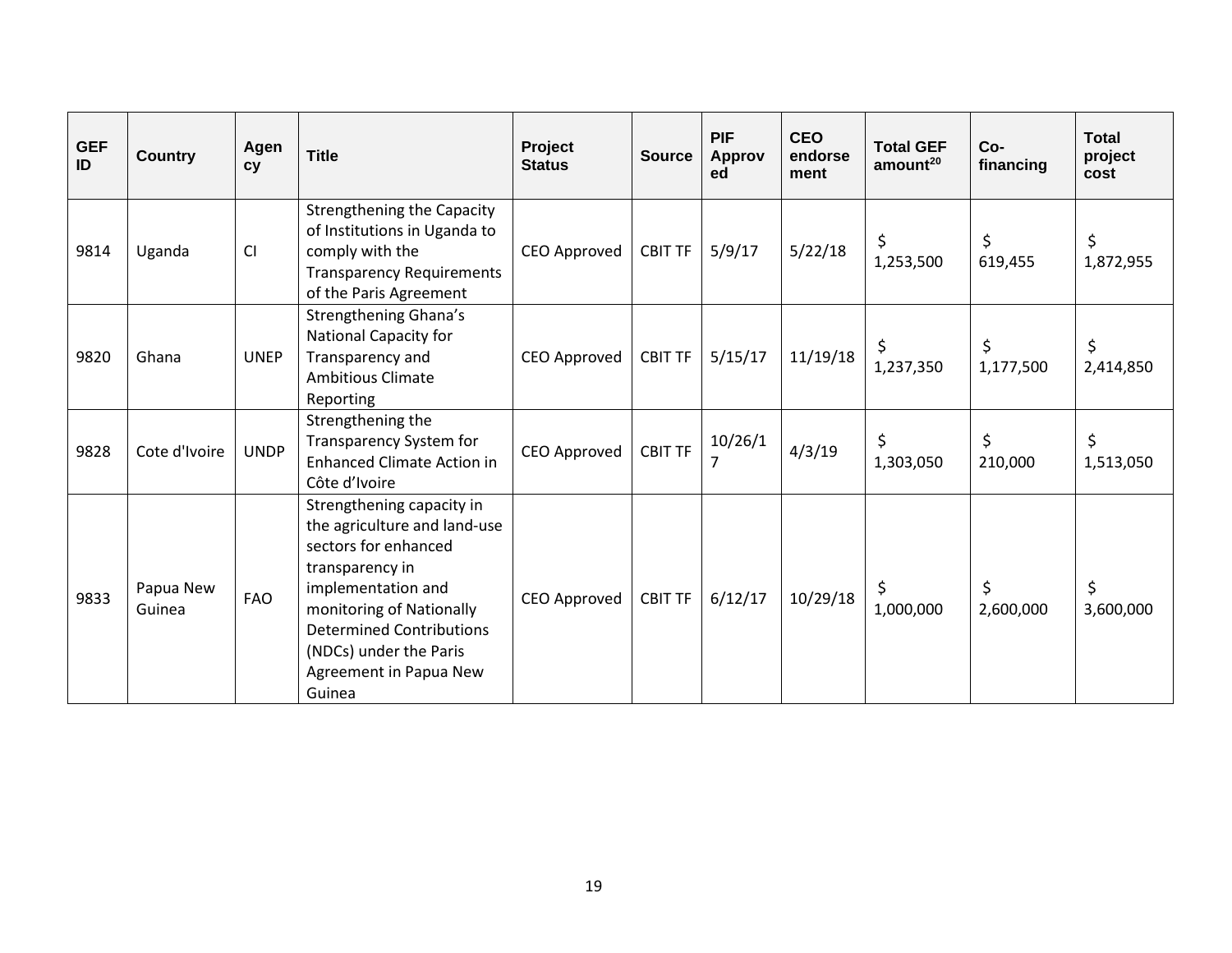| <b>GEF</b><br>ID | <b>Country</b>                | Agen<br>cy  | <b>Title</b>                                                                                                                                                                                                                                          | Project<br><b>Status</b> | <b>Source</b>  | <b>PIF</b><br><b>Approv</b><br>ed | <b>CEO</b><br>endorse<br>ment | <b>Total GEF</b><br>amount <sup>20</sup> | Co-<br>financing | <b>Total</b><br>project<br>cost |
|------------------|-------------------------------|-------------|-------------------------------------------------------------------------------------------------------------------------------------------------------------------------------------------------------------------------------------------------------|--------------------------|----------------|-----------------------------------|-------------------------------|------------------------------------------|------------------|---------------------------------|
| 9834             | Mongolia                      | <b>FAO</b>  | Strengthening capacity in<br>the agriculture and land-use<br>sectors in Mongolia for<br>enhanced transparency in<br>implementation and<br>monitoring of Mongolia's<br><b>Nationally Determined</b><br>Contribution (NDC) under<br>the Paris Agreement | CEO Approved             | <b>CBIT TF</b> | 6/1/17                            | 11/26/18                      | \$<br>1,000,000                          | \$<br>460,000    | \$<br>1,460,000                 |
| 9835             | Chile                         | <b>UNEP</b> | Strengthening Chile's<br><b>Nationally Determined</b><br>Contribution (NDC)<br><b>Transparency Framework</b>                                                                                                                                          | <b>CEO Approved</b>      | <b>CBIT TF</b> | 6/1/17                            | 3/15/18                       | \$<br>1,381,890                          | \$<br>870,000    | \$<br>2,251,890                 |
| 9837             | Cambodia                      | <b>FAO</b>  | Strengthening capacity in<br>the agriculture and land-use<br>sectors for enhanced<br>transparency in<br>implementation and<br>monitoring of Cambodia's<br><b>Nationally Determined</b><br>Contribution (NDC)                                          | CEO Approved             | <b>CBIT TF</b> | 6/1/17                            | 10/29/18                      | \$<br>1,000,000                          | \$<br>2,131,331  | \$<br>3,131,331                 |
| 9849             | Antigua and<br><b>Barbuda</b> | <b>UNEP</b> | <b>Capacity Building for</b><br>Improved Transparency on<br>Climate Actions through an<br>Environment Registry in<br>Antigua & Barbuda                                                                                                                | <b>CEO Approved</b>      | <b>CBIT TF</b> | 4/9/18                            | 7/19/19                       | \$<br>1,149,750                          | \$<br>200,000    | \$<br>1,349,750                 |
| 9864             | Global                        | <b>FAO</b>  | Global capacity-building<br>products towards enhanced<br>transparency in the AFOLU<br>sector (CBIT-AFOLU)                                                                                                                                             | <b>CEO Approved</b>      | <b>CBIT TF</b> | 8/15/17                           | 10/23/18                      | \$<br>2,000,000                          | \$<br>3,000,000  | \$<br>5,000,000                 |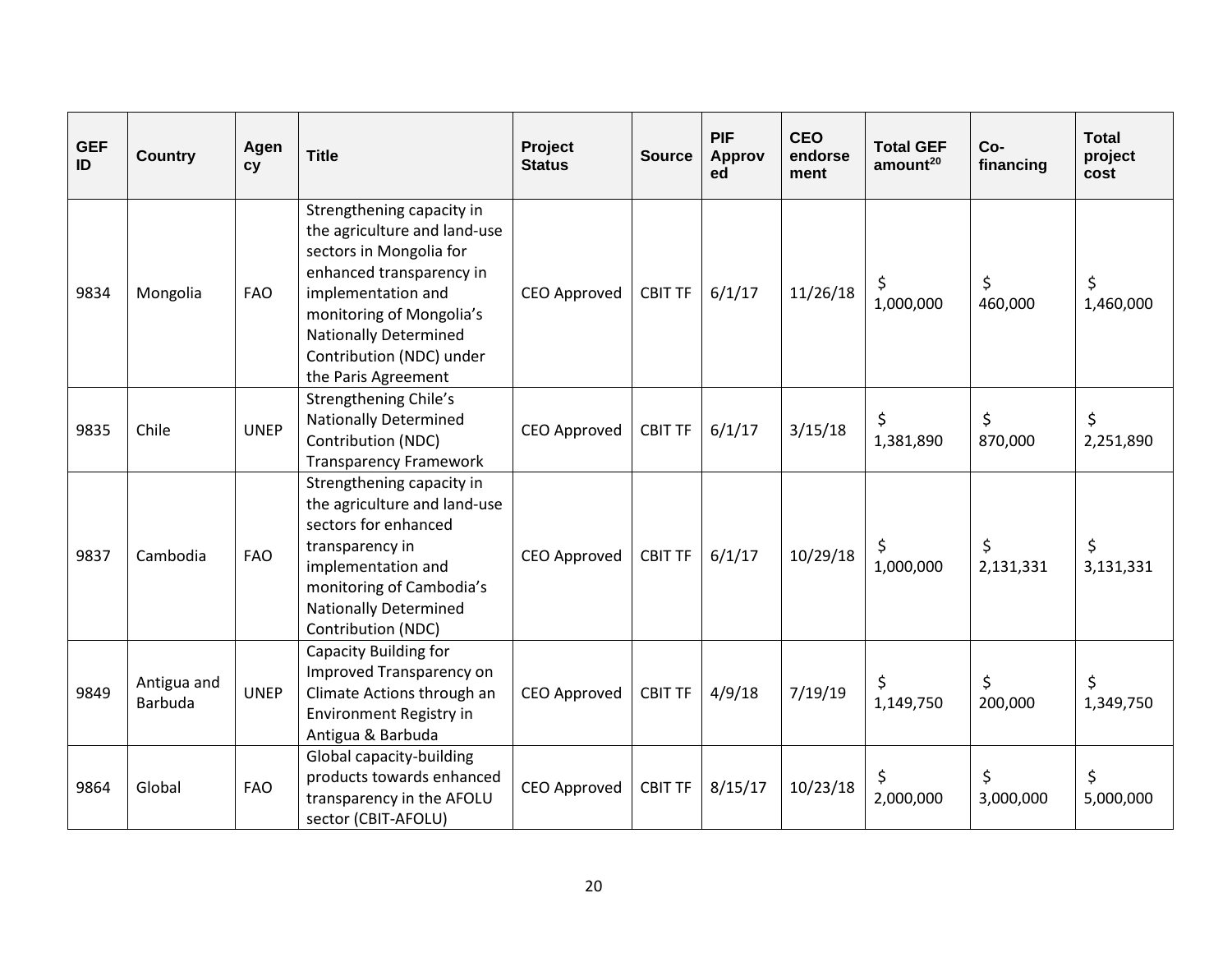| <b>GEF</b><br>ID | <b>Country</b>        | Agen<br>cy  | <b>Title</b>                                                                                                                                              | Project<br><b>Status</b> | <b>Source</b>  | <b>PIF</b><br><b>Approv</b><br>ed | <b>CEO</b><br>endorse<br>ment | <b>Total GEF</b><br>amount <sup>20</sup> | $Co-$<br>financing | <b>Total</b><br>project<br>cost |
|------------------|-----------------------|-------------|-----------------------------------------------------------------------------------------------------------------------------------------------------------|--------------------------|----------------|-----------------------------------|-------------------------------|------------------------------------------|--------------------|---------------------------------|
| 9869             | Dominican<br>Republic | <b>UNEP</b> | Strengthening the capacity<br>of the Dominican Republic<br>to generate climate<br>information and knowledge<br>in the framework of the<br>Paris Agreement | <b>CEO Approved</b>      | <b>CBIT TF</b> | 6/6/18                            | 3/28/20                       | \$<br>1,237,350                          | \$<br>360,000      | \$<br>1,597,350                 |
| 9872             | Peru                  | <b>UNEP</b> | Capacity Building for Peru's<br>transparency system for<br>climate change mitigation<br>and adaptation                                                    | CEO Approved             | <b>CBIT TF</b> | 9/25/17                           | 3/20/19                       | \$<br>1,367,655                          | \$<br>700,000      | \$<br>2,067,655                 |
| 9923             | Liberia               | <b>CI</b>   | Building and strengthening<br>Liberia's national capacity<br>to implement the<br>transparency elements of<br>the Paris Climate<br>Agreement               | CEO Approved             | <b>CBIT TF</b> | 11/16/1                           | 10/29/18                      | \$<br>1,520,000                          | \$<br>1,600,000    | \$<br>3,120,000                 |
| 9925             | Lebanon               | <b>UNDP</b> | <b>Establishing Lebanon's</b><br><b>Transparency Framework</b>                                                                                            | PIF Approved             | <b>CBIT TF</b> | 11/1/17                           |                               | $\overline{\mathsf{S}}$<br>1,084,050     | $\zeta$<br>632,000 | \$<br>1,716,050                 |
| 9942             | <b>Honduras</b>       | <b>UNEP</b> | Support in the design and<br>implementation of the<br>integrated monitoring<br>system of climate change<br>for Honduras                                   | <b>CEO Approved</b>      | <b>CBIT TF</b> | 6/5/18                            | 9/10/20                       | \$<br>1,171,650                          | \$<br>150,000      | \$<br>1,321,650                 |
| 9948             | Madagascar            | CI          | <b>Building and Strengthening</b><br>Madagascar's National<br>Capacity to Implement the<br><b>Transparency Elements of</b><br>the Paris Agreement         | CEO Approved             | <b>CBIT TF</b> | 3/28/18                           | 6/24/19                       | \$<br>1,520,000                          | \$<br>180,590      | \$<br>1,700,590                 |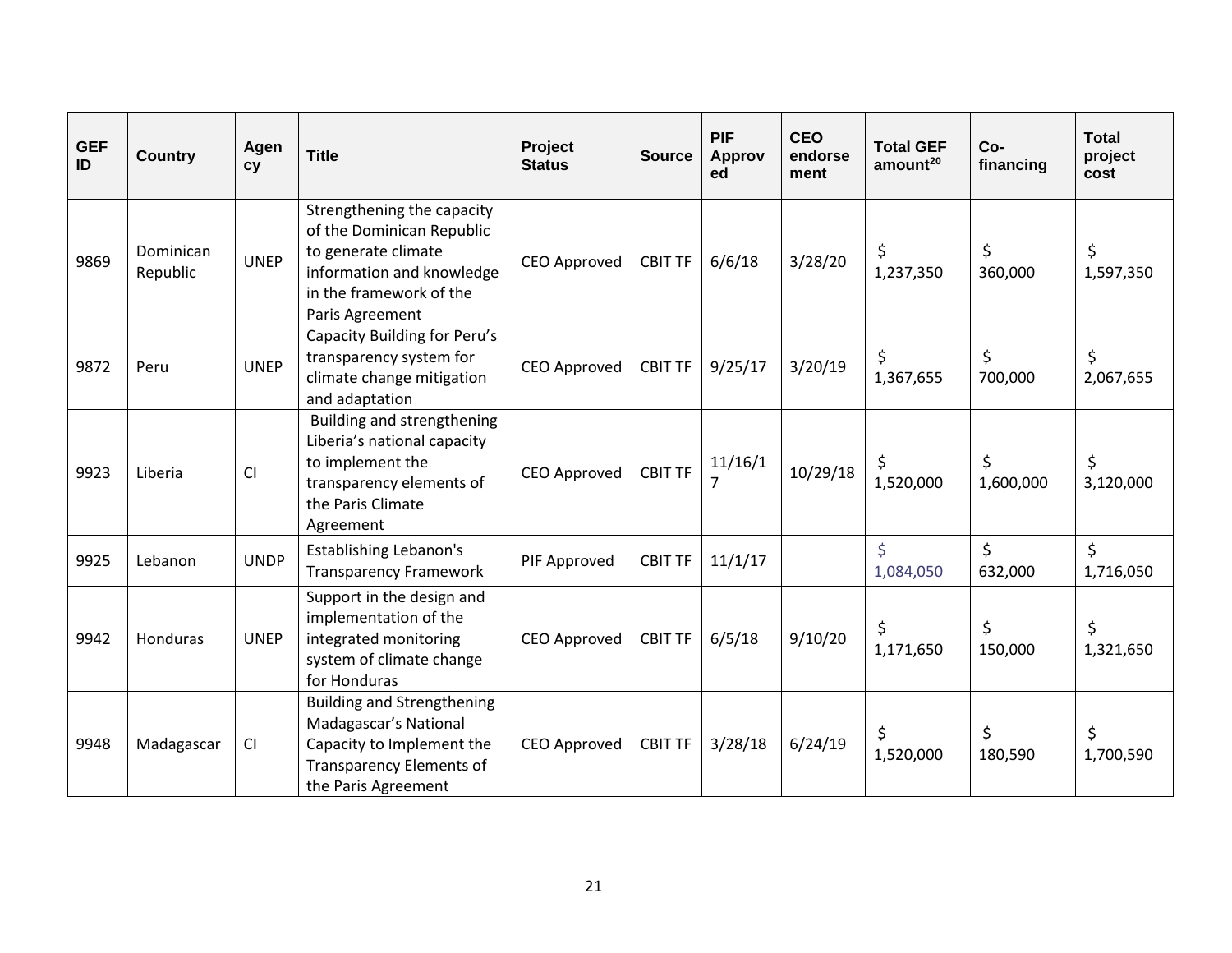| <b>GEF</b><br>ID | <b>Country</b>            | Agen<br>cy  | <b>Title</b>                                                                                                                                                               | Project<br><b>Status</b> | <b>Source</b>  | <b>PIF</b><br><b>Approv</b><br>ed | <b>CEO</b><br>endorse<br>ment | <b>Total GEF</b><br>amount <sup>20</sup> | Co-<br>financing | <b>Total</b><br>project<br>cost |
|------------------|---------------------------|-------------|----------------------------------------------------------------------------------------------------------------------------------------------------------------------------|--------------------------|----------------|-----------------------------------|-------------------------------|------------------------------------------|------------------|---------------------------------|
| 9955             | Argentina                 | <b>UNEP</b> | <b>Strengthening Argentina's</b><br><b>Transparency Framework</b><br>on GHG Inventories and<br>Mitigation                                                                  | <b>CEO Approved</b>      | <b>CBIT TF</b> | 1/16/18                           | 7/19/19                       | \$<br>2,244,531                          | \$<br>350,000    | \$<br>2,594,531                 |
| 9966             | Bosnia and<br>Herzegovina | <b>UNDP</b> | Integrated reporting and<br>transparency system of<br>Bosnia and Herzegovina                                                                                               | <b>CEO Approved</b>      | <b>CBIT TF</b> | 5/25/18                           | 7/6/20                        | \$<br>1,335,900                          | \$<br>250,000    | \$<br>1,585,900                 |
| 9967             | Ethiopia                  | <b>UNDP</b> | Capacity-building program<br>to comply with the Paris<br>Agreement and implement<br>its transparency<br>requirements at the<br>national level                              | <b>CEO Approved</b>      | <b>CBIT TF</b> | 3/28/18                           | 8/6/19                        | \$<br>1,331,520                          | \$<br>192,000    | \$<br>1,523,520                 |
| 9970             | Cuba                      | <b>FAO</b>  | <b>Enhancing Cuba's</b><br>institutional and technical<br>capacities in the agriculture<br>and land-use sectors for<br>enhanced transparency<br>under the Paris Agreement. | CEO Approved             | <b>CBIT TF</b> | 6/8/18                            | 8/22/20                       | \$<br>1,000,000                          | \$<br>650,000    | \$<br>1,650,000                 |
| 9986             | Bangladesh                | <b>FAO</b>  | Strengthening capacity for<br>monitoring environmental<br>emissions under the Paris<br>Agreement in Bangladesh                                                             | <b>CEO Approved</b>      | <b>CBIT TF</b> | 5/31/18                           | 8/6/19                        | \$<br>1,000,000                          | \$<br>1,000,000  | \$<br>2,000,000                 |
| 9997             | Rwanda                    | CI          | <b>Strengthening the Capacity</b><br>of Institutions in Rwanda to<br>implement the<br><b>Transparency Requirements</b><br>of the Paris Agreement                           | CEO Approved             | <b>CBIT TF</b> | 3/28/18                           | 8/7/19                        | \$<br>1,144,500                          | \$<br>100,000    | \$<br>1,244,500                 |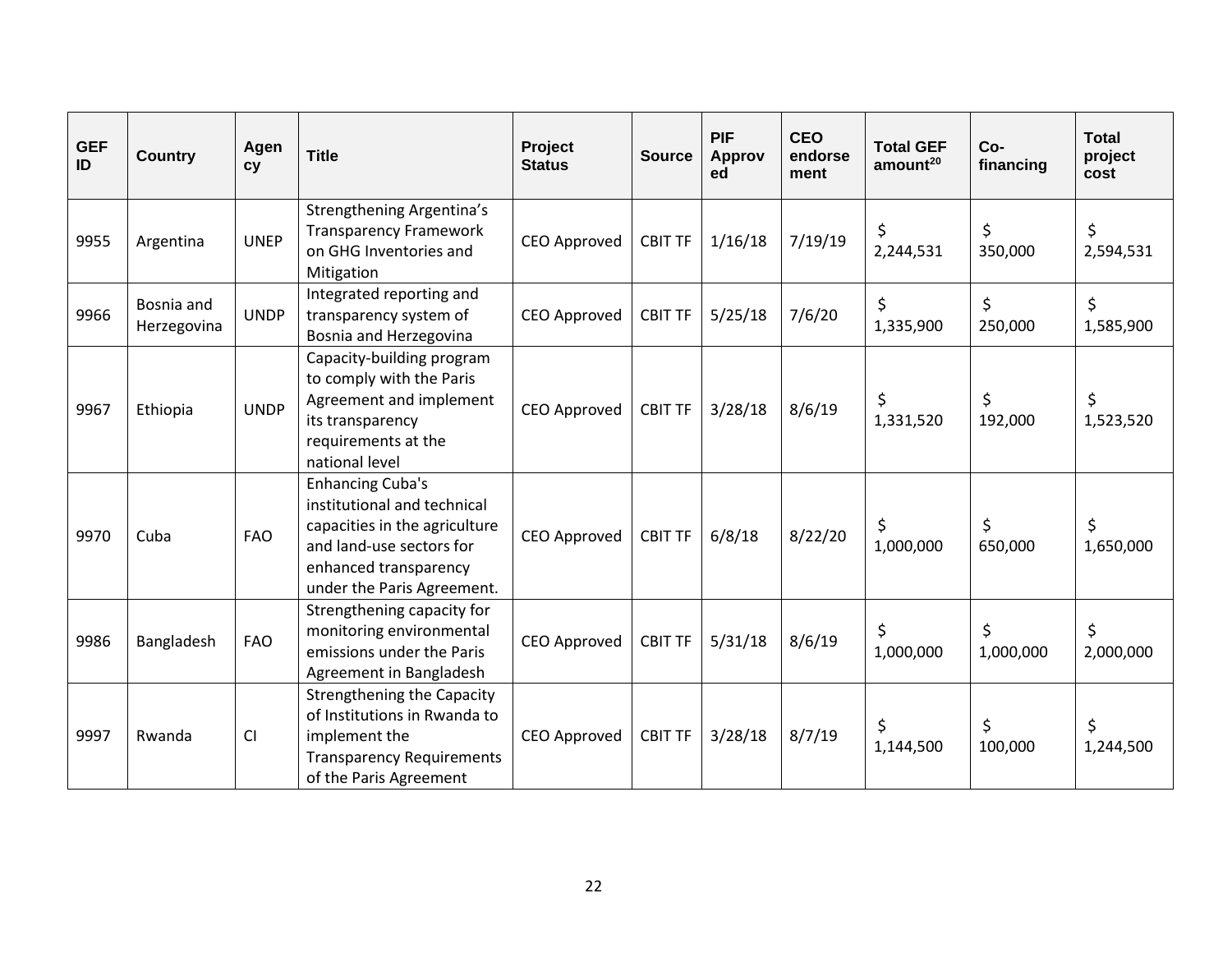| <b>GEF</b><br>ID | <b>Country</b>          | Agen<br>cy  | <b>Title</b>                                                                                                                             | Project<br><b>Status</b> | <b>Source</b>  | <b>PIF</b><br><b>Approv</b><br>ed | <b>CEO</b><br>endorse<br>ment | <b>Total GEF</b><br>amount <sup>20</sup> | Co-<br>financing | <b>Total</b><br>project<br>cost |
|------------------|-------------------------|-------------|------------------------------------------------------------------------------------------------------------------------------------------|--------------------------|----------------|-----------------------------------|-------------------------------|------------------------------------------|------------------|---------------------------------|
| 10002            | Swaziland<br>(Eswatini) | <b>UNEP</b> | <b>Capacity Building for</b><br><b>Enhanced Transparency in</b><br>Climate Change<br>Monitoring, Reporting and<br>Verification           | <b>CEO Approved</b>      | <b>CBIT TF</b> | 3/28/18                           | 8/2/19                        | \$<br>1,133,325                          | \$<br>270,000    | \$<br>1,403,325                 |
| 10004            | Morocco                 | <b>UNDP</b> | Developing an integrated<br>transparency framework for<br>NDC planning and<br>monitoring                                                 | <b>CEO Approved</b>      | <b>CBIT TF</b> | 6/6/18                            | 6/9/20                        | \$<br>1,675,350                          | \$<br>300,000    | \$<br>1,975,350                 |
| 10014            | Jamaica                 | <b>IADB</b> | Strengthening Jamaica's<br>Capacity to meet<br>transparency requirements<br>under the Paris Agreement                                    | <b>CEO Approved</b>      | <b>CBIT TF</b> | 5/21/18                           | 10/22/19                      | \$<br>1,423,500                          | \$<br>180,500    | \$<br>1,604,000                 |
| 10021            | Montenegro              | <b>UNDP</b> | <b>Strengthening Nationally</b><br><b>Determined Contribution</b><br>(NDC) and Adaptation<br><b>Activities Transparency</b><br>Framework | CEO Approved             | <b>CBIT TF</b> | 5/18/18                           | 6/10/21                       | \$<br>1,204,500                          | \$<br>290,000    | \$<br>1,494,500                 |
| 10023            | Panama                  | <b>UNEP</b> | Development of the<br>National Framework for<br>Climate Transparency of<br>Panama                                                        | <b>CEO Approved</b>      | <b>CBIT TF</b> | 6/5/18                            | 6/8/20                        | \$<br>985,500                            | \$<br>150,000    | \$<br>1,135,500                 |
| 10025            | <b>Burkina Faso</b>     | <b>UNEP</b> | Capacity building for<br>Burkina Faso's transparency<br>system for climate change<br>mitigation and adaptation                           | <b>CEO Approved</b>      | <b>CBIT TF</b> | 6/5/18                            | 8/2/19                        | \$<br>1,346,850                          | \$<br>150,000    | \$<br>1,496,850                 |
| 10026            | Togo                    | <b>UNEP</b> | <b>Togo Climate Transparency</b><br>Framework                                                                                            | <b>CEO Approved</b>      | <b>CBIT TF</b> | 6/6/18                            | 3/28/20                       | \$<br>1,160,992                          | \$<br>300,000    | \$<br>1,460,992                 |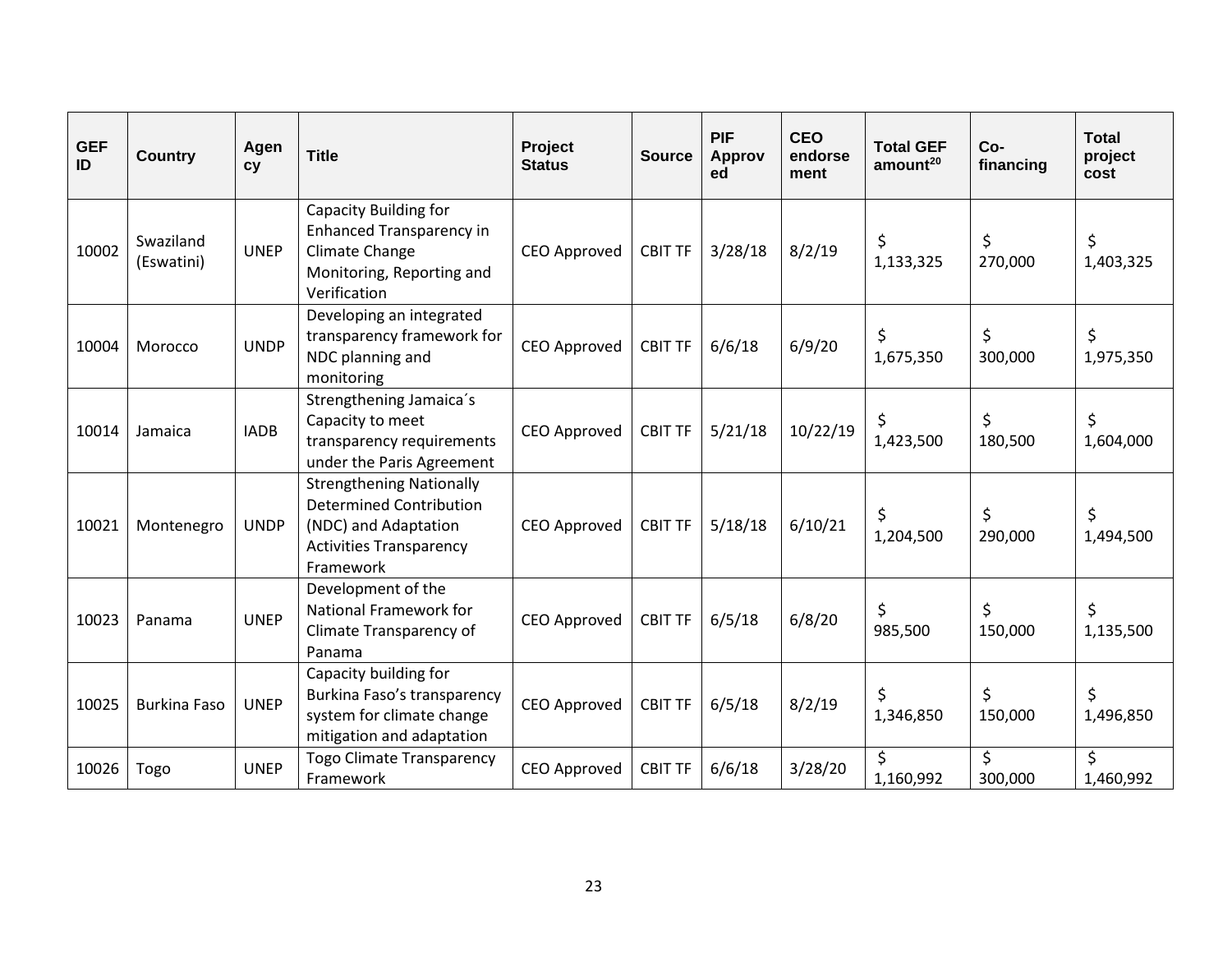| <b>GEF</b><br>ID | <b>Country</b> | Agen<br>cy  | <b>Title</b>                                                                                                                                    | Project<br><b>Status</b> | <b>Source</b>  | <b>PIF</b><br><b>Approv</b><br>ed | <b>CEO</b><br>endorse<br>ment | <b>Total GEF</b><br>amount <sup>20</sup> | Co-<br>financing | <b>Total</b><br>project<br>cost |
|------------------|----------------|-------------|-------------------------------------------------------------------------------------------------------------------------------------------------|--------------------------|----------------|-----------------------------------|-------------------------------|------------------------------------------|------------------|---------------------------------|
| 10027            | Sierra Leone   | <b>UNEP</b> | Building and strengthening<br>Sierra Leone's national<br>capacity to implement the<br>transparency elements of<br>the Paris Agreement           | <b>CEO Approved</b>      | <b>CBIT TF</b> | 6/8/18                            | 1/8/20                        | \$<br>1,526,972                          | \$<br>200,000    | \$<br>1,726,972                 |
| 10028            | Georgia        | <b>UNEP</b> | Georgia's Integrated<br><b>Transparency Framework</b><br>for Implementation of the<br>Paris Agreement                                           | <b>CEO Approved</b>      | <b>CBIT TF</b> | 6/6/18                            | 8/2/19                        | \$<br>1,127,850                          | \$<br>452,340    | \$<br>1,580,190                 |
| 10029            | Serbia         | <b>UNDP</b> | Capacity Building to<br><b>Enhance Transparency</b><br>Framework for the Republic<br>of Serbia under the<br>framework of the Paris<br>Agreement | CEO Approved             | <b>CBIT TF</b> | 5/18/18                           | 1/11/19                       | \$<br>1,204,500                          | \$<br>100,000    | \$<br>1,304,500                 |
| 10031            | Mexico         | <b>IADB</b> | Transparency under the<br>Paris Agreement: National<br>and Subnational<br><b>Contribution and Tracking</b><br>towards Mexico's NDC              | CEO Approved             | <b>CBIT TF</b> | 6/6/18                            | 12/2/20                       | \$<br>2,050,000                          | \$<br>1,250,000  | \$<br>3,300,000                 |
| 10039            | Lao PDR        | <b>UNEP</b> | Strengthening Lao PDR's<br>institutional capacity to<br>comply with the Enhanced<br><b>Transparency Framework</b><br>under the Paris Agreement  | <b>CEO Approved</b>      | <b>CBIT TF</b> | 6/5/18                            | 7/24/19                       | \$<br>1,357,800                          | \$<br>150,000    | \$<br>1,507,800                 |
| 10040            | Sri Lanka      | <b>FAO</b>  | <b>Enhancing and bridging</b><br>knowledge gaps in Sri<br>Lanka's NDC<br>implementation of AFOLU<br>sector for Enhanced                         | <b>CEO Approved</b>      | <b>CBIT TF</b> | 5/25/18                           | 12/21/20                      | \$<br>1,000,000                          | \$<br>1,796,000  | \$<br>2,796,000                 |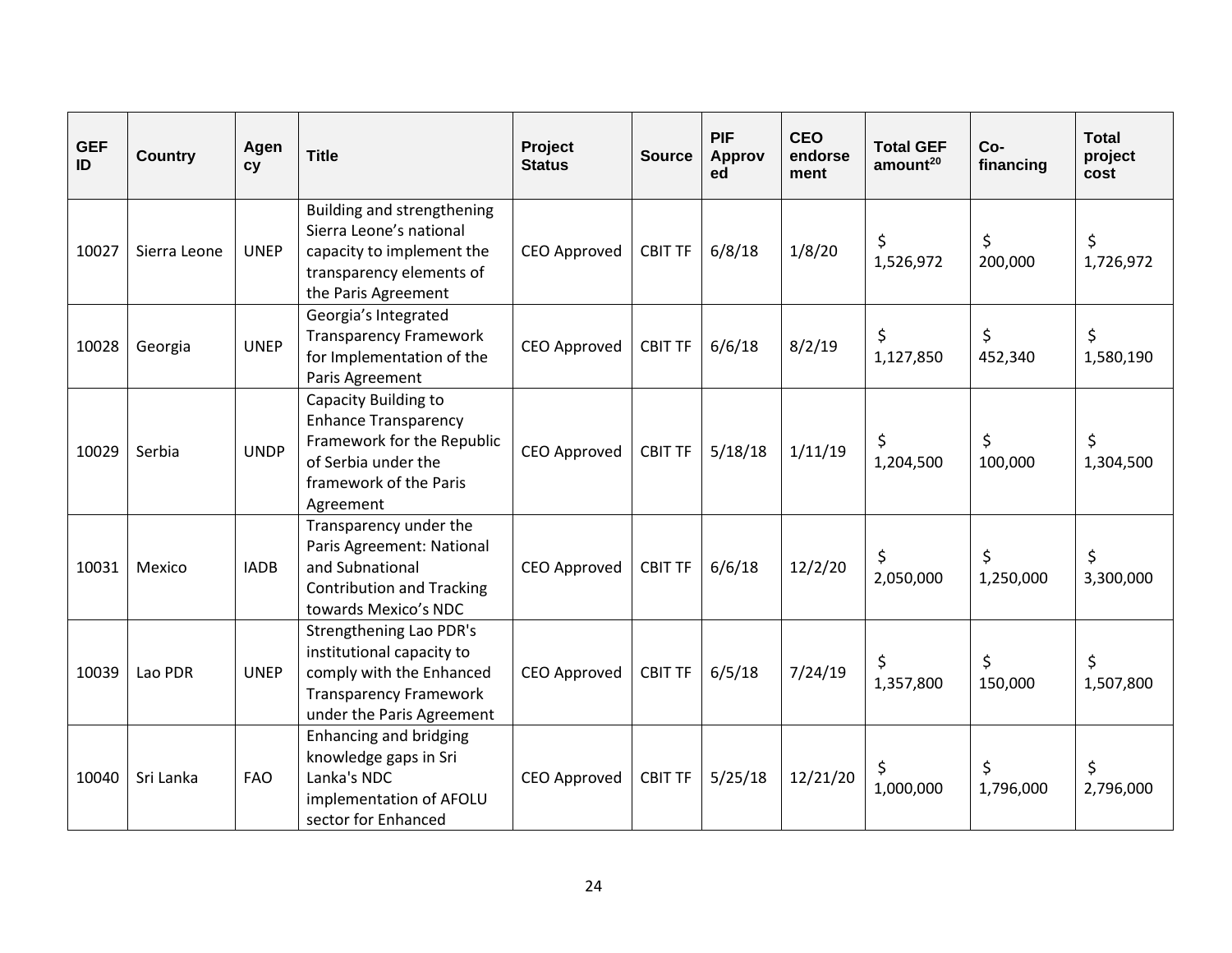| <b>GEF</b><br>ID | <b>Country</b> | Agen<br>cy  | <b>Title</b>                                                                                                                                                                                  | Project<br><b>Status</b> | <b>Source</b>  | <b>PIF</b><br><b>Approv</b><br>ed | <b>CEO</b><br>endorse<br>ment | <b>Total GEF</b><br>amount <sup>20</sup> | Co-<br>financing | <b>Total</b><br>project<br>cost |
|------------------|----------------|-------------|-----------------------------------------------------------------------------------------------------------------------------------------------------------------------------------------------|--------------------------|----------------|-----------------------------------|-------------------------------|------------------------------------------|------------------|---------------------------------|
|                  |                |             | <b>Transparency Framework</b><br>(ETF)                                                                                                                                                        |                          |                |                                   |                               |                                          |                  |                                 |
| 10042            | Macedonia      | <b>UNDP</b> | Strengthening Institutional<br>and Technical Macedonian<br>Capacities to Enhance<br>Transparency in the<br>Framework of the Paris<br>Agreement                                                | CEO Approved             | <b>CBIT TF</b> | 6/5/18                            | 3/1/19                        | \$<br>1,445,400                          | \$<br>1,410,000  | \$<br>2,855,400                 |
| 10043            | Azerbaijan     | <b>UNEP</b> | <b>Capacity Building to Meet</b><br>enhanced Transparency<br>Framework of the Paris<br>Agreement                                                                                              | <b>CEO Approved</b>      | <b>CBIT TF</b> | 6/8/18                            | 2/3/20                        | \$<br>1,470,585                          | \$<br>350,000    | \$<br>1,820,585                 |
| 10071            | Global         | <b>FAO</b>  | Building global capacity to<br>increase transparency in the<br>forest sector (CBIT-Forest)                                                                                                    | <b>CEO Approved</b>      | <b>CBIT TF</b> | 10/23/1<br>8                      | 10/22/19                      | \$<br>1,901,270                          | \$<br>5,200,000  | \$<br>7,101,270                 |
| 10088            | Global         | <b>UNEP</b> | <b>Global Capacity Building</b><br>Initiative for Transparency<br>(CBIT) Platform Phase II B:<br><b>Unified Support Platform</b><br>and Program for Article 13<br>of the Paris Agreement      | <b>CEO Approved</b>      | GEF-7          | 12/19/1<br>9                      | 12/18/21                      | \$<br>7,246,214                          | \$<br>900,000    | \$<br>8,146,214                 |
| 10093            | Regional       | CI          | Regional capacity building<br>of COMESA member states<br>in Eastern and Southern<br>Africa for enhanced<br>transparency in Climate<br>Change Monitoring,<br><b>Reporting and Verification</b> | <b>CEO Approved</b>      | GEF-7          | 6/13/19                           | 6/8/21                        | \$<br>4,733,710                          | \$<br>1,546,000  | \$<br>6,279,710                 |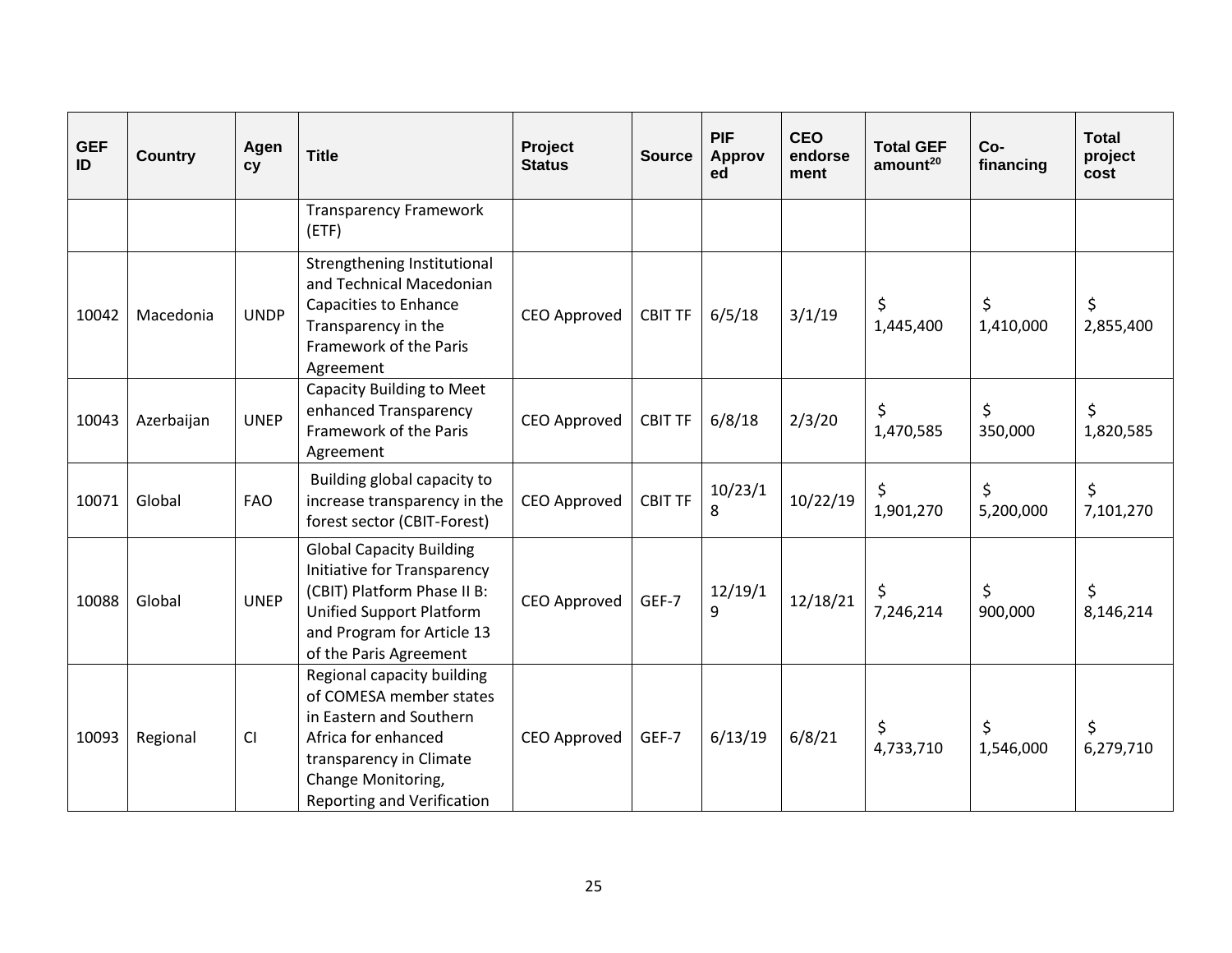| <b>GEF</b><br>ID | <b>Country</b>       | Agen<br>cy  | <b>Title</b>                                                                                                                                                                                                                     | Project<br><b>Status</b> | <b>Source</b>  | <b>PIF</b><br><b>Approv</b><br>ed | <b>CEO</b><br>endorse<br>ment | <b>Total GEF</b><br>amount <sup>20</sup> | Co-<br>financing     | <b>Total</b><br>project<br>cost |
|------------------|----------------------|-------------|----------------------------------------------------------------------------------------------------------------------------------------------------------------------------------------------------------------------------------|--------------------------|----------------|-----------------------------------|-------------------------------|------------------------------------------|----------------------|---------------------------------|
|                  |                      |             | as defined in the Paris<br>Agreement.                                                                                                                                                                                            |                          |                |                                   |                               |                                          |                      |                                 |
| 10118            | Nicaragua            | <b>FAO</b>  | Strengthen institutional and<br>technical capacities in the<br>agricultural and forestry<br>sectors of Nicaragua to<br>respond to the<br>requirements of the<br>enhanced transparency<br>framework under the Paris<br>Agreement. | CEO Approved             | <b>CBIT TF</b> | 10/30/1<br>8                      | 8/24/20                       | \$<br>1,000,000                          | \$<br>309,600        | \$<br>1,309,600                 |
| 10120            | Equatorial<br>Guinea | <b>FAO</b>  | <b>Enhancing Equatorial</b><br>Guinea's institutional and<br>technical capacity in the<br>agriculture, forestry and<br>other land-use sector for<br>enhanced transparency<br>under the Paris Agreement                           | CEO Approved             | GEF-7          | 6/27/19                           | 5/19/20                       | \$<br>1,000,000                          | \$<br>536,896        | \$<br>1,536,896                 |
| 10121            | Colombia             | <b>UNDP</b> | Colombia's 2030 MRV<br><b>Strategic Vision</b>                                                                                                                                                                                   | CEO Approved             | GEF-7          | 12/20/1<br>8                      | 8/25/21                       | \$<br>4,206,497                          | $\zeta$<br>1,810,138 | \$<br>6,016,635                 |
| 10128            | Global               | <b>UNEP</b> | <b>Global Capacity Building</b><br>Initiative for Transparency<br>(CBIT) Platform Phase II:<br><b>Unified Support Platform</b><br>and Program for Article 13<br>of the Paris Agreement                                           | CEO Approved             | <b>CBIT TF</b> | 10/30/1<br>8                      | 7/12/21                       | \$<br>2,244,750                          | \$<br>400,000        | \$<br>2,644,750                 |
| 10138            | Armenia              | <b>UNDP</b> | <b>Building Armenia's national</b><br>transparency framework<br>under Paris Agreement                                                                                                                                            | CEO Approved             | GEF-7          | 4/17/19                           | 5/19/20                       | \$<br>1,084,050                          | \$<br>570,000        | \$<br>1,654,050                 |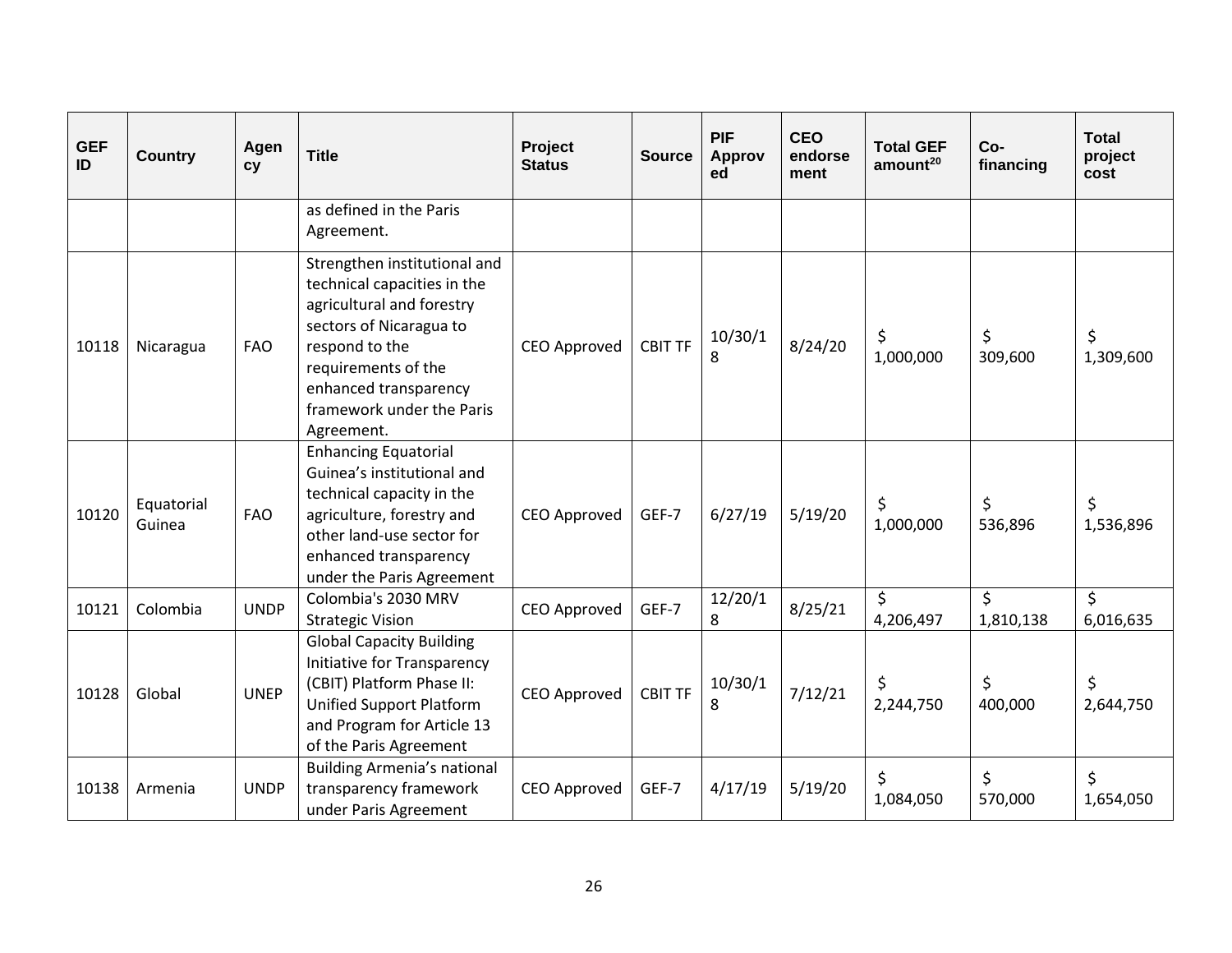| <b>GEF</b><br>ID | <b>Country</b> | Agen<br>cy  | <b>Title</b>                                                                                                                                                                                                           | Project<br><b>Status</b> | <b>Source</b> | <b>PIF</b><br><b>Approv</b><br>ed | <b>CEO</b><br>endorse<br>ment | <b>Total GEF</b><br>amount <sup>20</sup> | Co-<br>financing | <b>Total</b><br>project<br>cost |
|------------------|----------------|-------------|------------------------------------------------------------------------------------------------------------------------------------------------------------------------------------------------------------------------|--------------------------|---------------|-----------------------------------|-------------------------------|------------------------------------------|------------------|---------------------------------|
| 10149            | Malawi         | <b>UNEP</b> | Malawi Climate<br><b>Transparency Framework</b>                                                                                                                                                                        | <b>CEO Approved</b>      | GEF-7         | 8/6/19                            | 1/22/21                       | \$<br>1,211,070                          | \$<br>150,000    | \$<br>1,361,070                 |
| 10150            | Thailand       | <b>UNEP</b> | <b>Strengthening Thailand's</b><br>institutional and technical<br>capacities to comply with<br>the Enhanced Transparency<br>Framework of the Paris<br>Agreement                                                        | <b>CEO Approved</b>      | GEF-7         | 9/25/19                           | 3/23/21                       | \$<br>2,234,895                          | \$<br>2,027,293  | \$<br>4,262,188                 |
| 10155            | Afghanistan    | <b>FAO</b>  | Strengthening capacity in<br>the agriculture, land-use<br>and other sectors for<br>monitoring and reporting<br>on Afghanistan's mitigation<br>and adaptation targets                                                   | <b>CEO Approved</b>      | GEF-7         | 5/29/19                           | 11/20/20                      | \$<br>1,533,000                          | \$<br>1,500,000  | \$<br>3,033,000                 |
| 10156            | <b>Benin</b>   | <b>FAO</b>  | Strengthening capacity in<br>the agriculture, forestry and<br>other land-use sector for<br>enhanced transparency in<br>the implementation and<br>monitoring of Benin's<br><b>Nationally Determined</b><br>Contribution | CEO Approved             | GEF-7         | 9/25/19                           | 3/31/21                       | \$<br>1,500,000                          | \$<br>460,000    | \$<br>1,960,000                 |
| 10157            | Namibia        | <b>UNDP</b> | <b>Enhancing Namibia's</b><br>capacity to establish a<br>comprehensive<br><b>Transparency Framework</b><br>for Monitoring, Reporting<br>and Verification (MRV) of<br>climate actions and<br>reporting on NDC           | CEO Approved             | GEF-7         | 8/6/19                            | 11/25/20                      | \$<br>1,259,250                          | \$<br>60,000     | \$<br>1,319,250                 |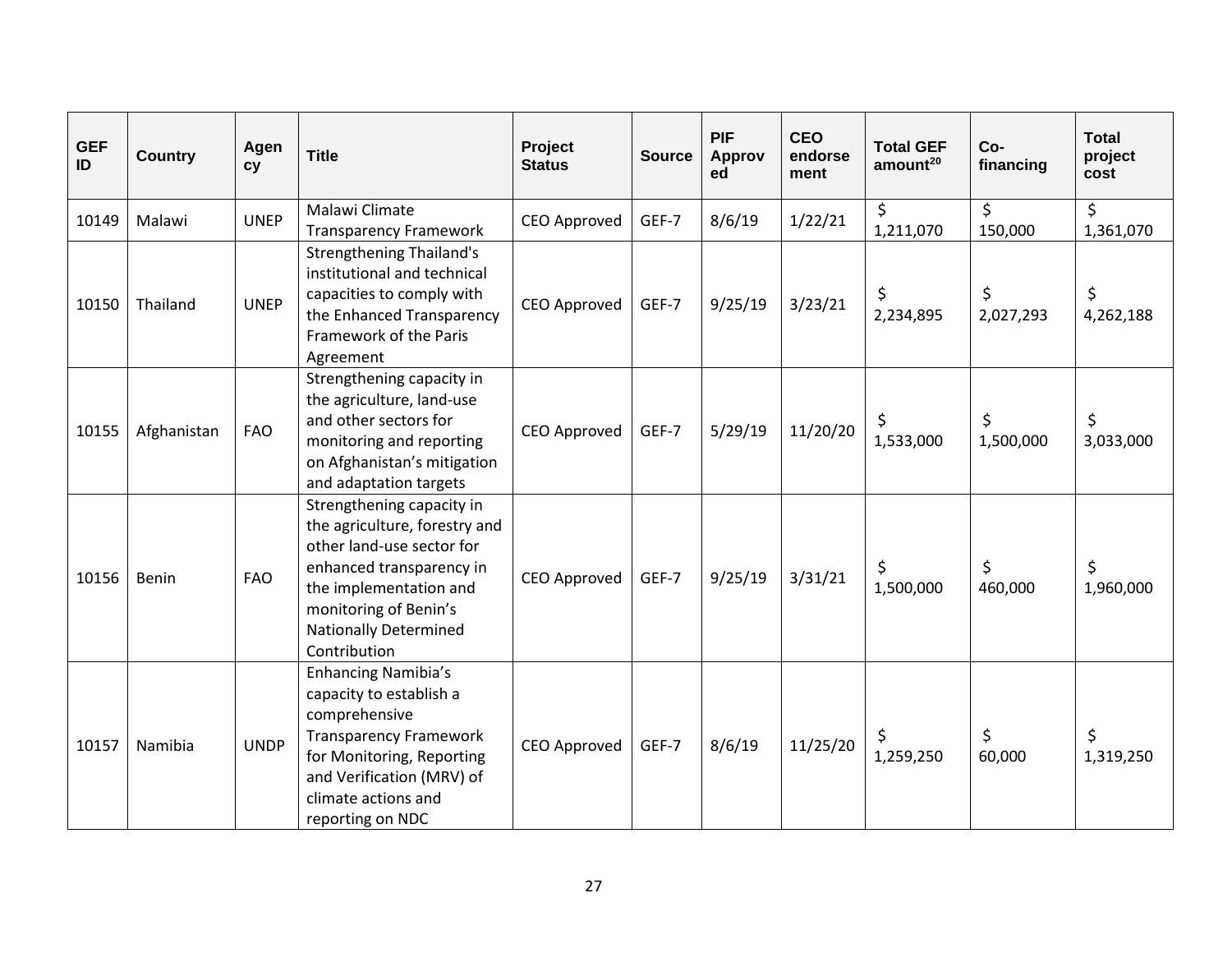| <b>GEF</b><br>ID | <b>Country</b>   | Agen<br>cy  | <b>Title</b>                                                                                                                                                    | Project<br><b>Status</b> | <b>Source</b> | <b>PIF</b><br><b>Approv</b><br>ed | <b>CEO</b><br>endorse<br>ment | <b>Total GEF</b><br>amount <sup>20</sup> | Co-<br>financing | <b>Total</b><br>project<br>cost |
|------------------|------------------|-------------|-----------------------------------------------------------------------------------------------------------------------------------------------------------------|--------------------------|---------------|-----------------------------------|-------------------------------|------------------------------------------|------------------|---------------------------------|
|                  |                  |             | implementation under the<br>Paris Agreement                                                                                                                     |                          |               |                                   |                               |                                          |                  |                                 |
| 10194            | India            | <b>UNDP</b> | Capacity-building for<br>establishing an Integrated<br>and Enhanced Transparency<br>Framework for Climate<br>actions and support<br>measures                    | CEO Approved             | GEF-7         | 6/13/19                           | 11/3/21                       | \$<br>4,270,500                          | \$<br>1,000,000  | \$<br>5,270,500                 |
| 10227            | China            | <b>FECO</b> | China Capacity Building for<br><b>Enhanced Transparency</b><br>Phase I                                                                                          | <b>CEO Approved</b>      | GEF-7         | 6/27/19                           | 12/21/20                      | \$<br>1,853,000                          | \$<br>1,437,000  | \$<br>3,290,000                 |
| 10260            | <b>Mauritius</b> | <b>UNDP</b> | Strengthening the national<br>greenhouse gas inventory of<br>the Republic of Mauritius to<br>improve climate reporting<br>and transparency                      | CEO Approved             | GEF-7         | 10/3/19                           | 6/3/21                        | \$<br>1,445,236                          | \$<br>798,500    | \$<br>2,243,736                 |
| 10305            | Guatemala        | <b>UNDP</b> | <b>Strengthening Guatemala's</b><br>transparency framework<br>through capacity building to<br>implement the Paris<br>Agreement                                  | CEO Approved             | GEF-7         | 1/9/20                            | 7/14/21                       | \$<br>1,697,250                          | \$<br>300,000    | \$<br>1,997,250                 |
| 10308            | Indonesia        | <b>UNDP</b> | <b>Strengthening the Capacity</b><br>of Institutions in Indonesia<br>to comply with the<br><b>Transparency Requirements</b><br>of the Paris Agreement<br>(CBIT) | <b>CEO Approved</b>      | GEF-7         | 10/22/1<br>9                      | 7/16/21                       | \$<br>2,135,250                          | \$<br>2,755,000  | \$<br>4,890,250                 |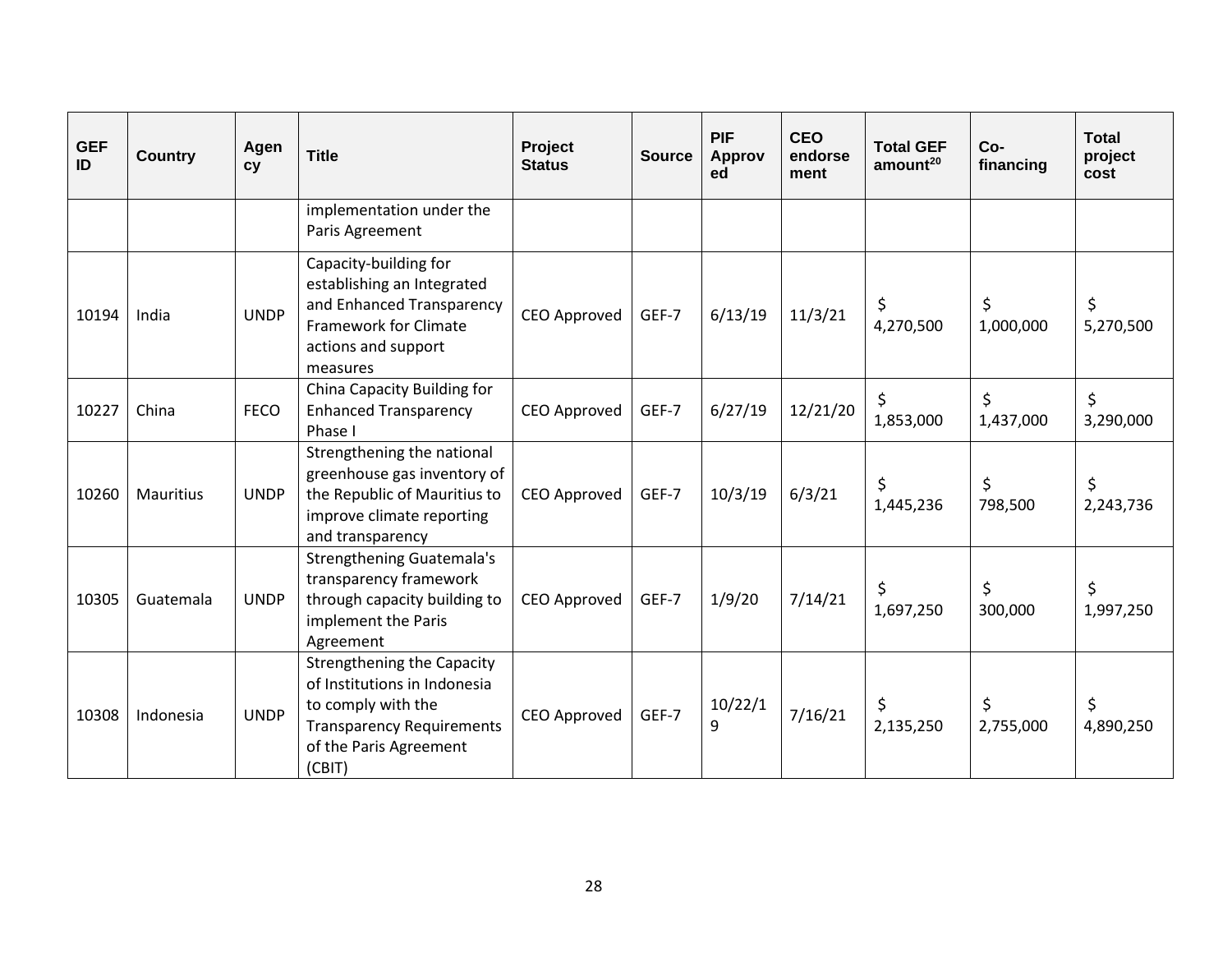| <b>GEF</b><br>ID | <b>Country</b>  | Agen<br>cy  | <b>Title</b>                                                                                                                                                                                    | Project<br><b>Status</b> | <b>Source</b> | <b>PIF</b><br><b>Approv</b><br>ed | <b>CEO</b><br>endorse<br>ment | <b>Total GEF</b><br>amount <sup>20</sup> | Co-<br>financing | <b>Total</b><br>project<br>cost |
|------------------|-----------------|-------------|-------------------------------------------------------------------------------------------------------------------------------------------------------------------------------------------------|--------------------------|---------------|-----------------------------------|-------------------------------|------------------------------------------|------------------|---------------------------------|
| 10317            | <b>Maldives</b> | <b>UNEP</b> | Capacity Strengthening for<br>Improved Transparency of<br><b>Climate Change Mitigation</b><br>and Adaptation Actions in<br>the Maldives                                                         | <b>CEO Approved</b>      | GEF-7         | 12/11/1<br>9                      | 6/7/21                        | \$<br>1,645,237                          | \$<br>440,000    | \$<br>2,085,237                 |
| 10318            | Haiti           | <b>UNDP</b> | <b>Strengthening National</b><br>Institutions in Haiti to meet<br>the Transparency<br>Requirements of the Paris<br>Agreement                                                                    | CEO Approved             | GEF-7         | 10/22/1<br>9                      | 8/31/21                       | \$<br>1,500,150                          | \$<br>40,000     | \$<br>1,540,150                 |
| 10342            | Paraguay        | <b>UNEP</b> | Establish an integral<br>MRV/M&E system to<br>enhance climate<br>transparency in Paraguay                                                                                                       | CEO Approved             | GEF-7         | 12/13/1<br>q                      | 4/20/21                       | \$<br>2,066,813                          | \$<br>350,000    | \$<br>2,416,813                 |
| 10355            | Vietnam         | <b>UNDP</b> | Strengthen Viet Nam's<br>capacities to manage data<br>flows and report<br>information adequately to<br>fulfill the enhanced<br>transparency framework of<br>the Paris Agreement<br>requirements | <b>CEO Approved</b>      | GEF-7         | 6/17/20                           | 9/27/21                       | \$<br>2,244,173                          | \$<br>3,175,000  | \$<br>5,419,173                 |
| 10427            | <b>Bahamas</b>  | <b>UNEP</b> | <b>Building the Bahamas</b><br>capacity in transparency for<br>climate change mitigation<br>and adaptation                                                                                      | CEO Approved             | GEF-7         | 7/21/20                           | 7/12/21                       | \$<br>1,537,599                          | \$<br>338,333    | \$<br>1,875,932                 |
| 10428            | Mauritania      | <b>UNEP</b> | <b>Strengthening Mauritania's</b><br>national capacity for<br>transparency and ambitious<br>climate reporting                                                                                   | <b>CEO Approved</b>      | GEF-7         | 11/25/2<br>0                      | 11/19/21                      | \$<br>1,261,659                          | \$<br>161,450    | \$<br>1,423,109                 |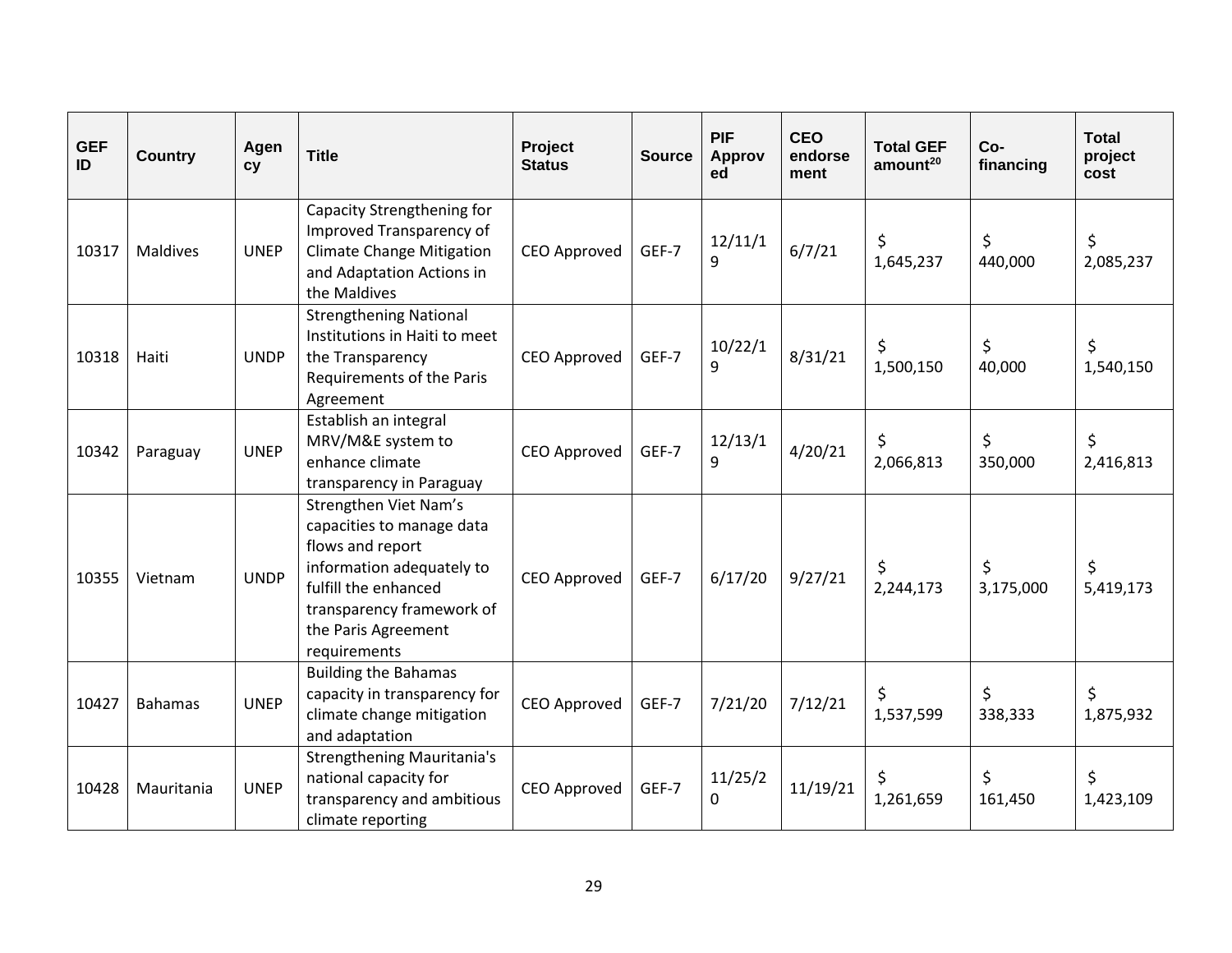| <b>GEF</b><br>ID | <b>Country</b>         | Agen<br>cy  | <b>Title</b>                                                                                                                                                                                                                             | Project<br><b>Status</b> | <b>Source</b> | <b>PIF</b><br><b>Approv</b><br>ed | <b>CEO</b><br>endorse<br>ment | <b>Total GEF</b><br>amount <sup>20</sup> | Co-<br>financing | <b>Total</b><br>project<br>cost |
|------------------|------------------------|-------------|------------------------------------------------------------------------------------------------------------------------------------------------------------------------------------------------------------------------------------------|--------------------------|---------------|-----------------------------------|-------------------------------|------------------------------------------|------------------|---------------------------------|
| 10429            | Zimbabwe               | <b>UNEP</b> | <b>Strengthening the Capacity</b><br>of Institutions in Zimbabwe<br>to conform to the<br><b>Transparency Requirements</b><br>of the Paris Agreement                                                                                      | CEO Approved             | GEF-7         | 7/21/20                           | 7/8/21                        | \$<br>1,379,700                          | \$<br>355,600    | \$<br>1,735,300                 |
| 10446            | Cameroon               | <b>UNEP</b> | Capacity-building for<br>transparency in NDC<br>implementation in<br>Cameroon                                                                                                                                                            | <b>CEO Approved</b>      | GEF-7         | 10/21/2<br>0                      | 3/10/22                       | \$<br>1,804,012                          | \$<br>311,000    | \$<br>2,115,012                 |
| 10449            | Fiji                   | <b>UNEP</b> | Strengthen capacity to<br>ensure transparency of<br>action implemented and<br>support received to<br>implement Fiji's Nationally<br><b>Determined Contributions</b><br>(NDCs) and Low Emissions<br><b>Development Strategy</b><br>(LEDS) | CEO Approved             | GEF-7         | 4/2/20                            | 8/30/21                       | \$<br>1,615,125                          | \$<br>100,000    | \$<br>1,715,125                 |
| 10479            | Sudan                  | <b>UNDP</b> | <b>Sudan's Capacity Building</b><br>Initiative for Transparency<br>Project                                                                                                                                                               | CEO Approved             | GEF-7         | 7/1/20                            | 11/19/21                      | \$<br>1,409,265                          | \$<br>400,000    | \$<br>1,809,265                 |
| 10485            | Gambia                 | CI          | Strengthening capacity of<br>institutions in The Gambia<br>to meet transparency<br>requirements of the Paris<br>Agreement                                                                                                                | CEO Approved             | GEF-7         | 7/2/20                            | 9/3/21                        | \$<br>1,253,500                          | \$<br>145,000    | \$<br>1,398,500                 |
| 10596            | Trinidad and<br>Tobago | <b>UNEP</b> | <b>Strengthening Trinidad and</b><br>Tobago's capacity in<br>transparency for climate                                                                                                                                                    | CEO Approved             | GEF-7         | 7/2/20                            | 7/12/21                       | \$<br>1,210,413                          | \$<br>385,672    | \$<br>1,596,085                 |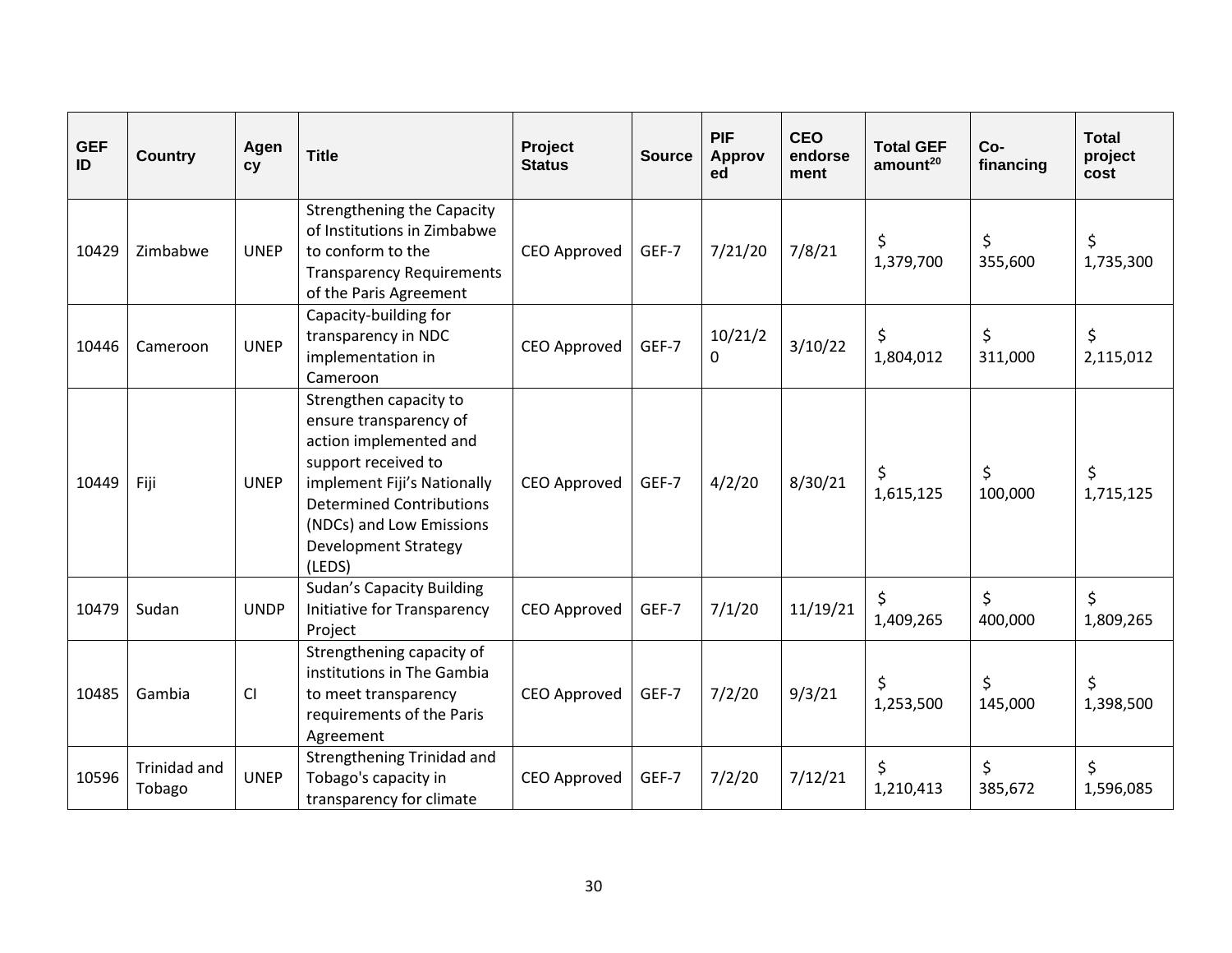| <b>GEF</b><br>ID | <b>Country</b>                     | Agen<br>cy  | <b>Title</b>                                                                                                                                                                                                                                                    | Project<br><b>Status</b> | <b>Source</b> | <b>PIF</b><br><b>Approv</b><br>ed | <b>CEO</b><br>endorse<br>ment | <b>Total GEF</b><br>amount <sup>20</sup> | Co-<br>financing | <b>Total</b><br>project<br>cost |
|------------------|------------------------------------|-------------|-----------------------------------------------------------------------------------------------------------------------------------------------------------------------------------------------------------------------------------------------------------------|--------------------------|---------------|-----------------------------------|-------------------------------|------------------------------------------|------------------|---------------------------------|
|                  |                                    |             | change mitigation and<br>adaptation                                                                                                                                                                                                                             |                          |               |                                   |                               |                                          |                  |                                 |
| 10635            | Lesotho                            | <b>UNEP</b> | Enabling Lesotho's<br><b>Enhanced Transparency</b><br>Framework                                                                                                                                                                                                 | PIF Approved             | GEF-7         | 8/5/21                            |                               | \$<br>1,349,588                          | \$<br>217,800    | \$<br>1,567,388                 |
| 10648            | <b>Burundi</b>                     | <b>UNEP</b> | <b>Building Capacities in</b><br>Burundi to implement the<br><b>Enhanced Transparency</b><br>Framework under the Paris<br>Agreement                                                                                                                             | PIF Approved             | GEF-7         | 7/8/21                            |                               | \$<br>1,399,410                          | \$<br>123,000    | \$<br>1,522,410                 |
| 10668            | Tanzania                           | <b>UNEP</b> | Tanzania's Climate<br><b>Enhanced Transparency</b><br>Framework (ETF)                                                                                                                                                                                           | PIF Approved             | GEF-7         | 8/20/21                           |                               | $\zeta$<br>1,307,430                     | \$<br>113,850    | \$<br>1,421,280                 |
| 10669            | <b>Bhutan</b>                      | <b>FAO</b>  | Strengthening institutional<br>and technical capacities for<br>enhanced transparency in<br>implementation and<br>monitoring of Bhutan's<br><b>Nationally Determined</b><br>Contribution (NDC)                                                                   | <b>CEO Approved</b>      | GEF-7         | 2/23/21                           | 2/8/22                        | \$<br>2,000,000                          | \$<br>1,895,600  | \$<br>3,895,600                 |
| 10734            | Democratic<br>Republic of<br>Congo | <b>FAO</b>  | Strengthening capacities in<br>the Agriculture, Forestry<br>and Other Land Use sector<br>of the Democratic Republic<br>of the Congo to enhance<br>transparency and tracking<br>of the Nationally<br><b>Determined Contribution</b><br>under the Paris Agreement | CEO Approved             | GEF-7         | 3/1/21                            | 1/24/22                       | \$<br>2,190,000                          | \$<br>105,428    | \$<br>2,295,428                 |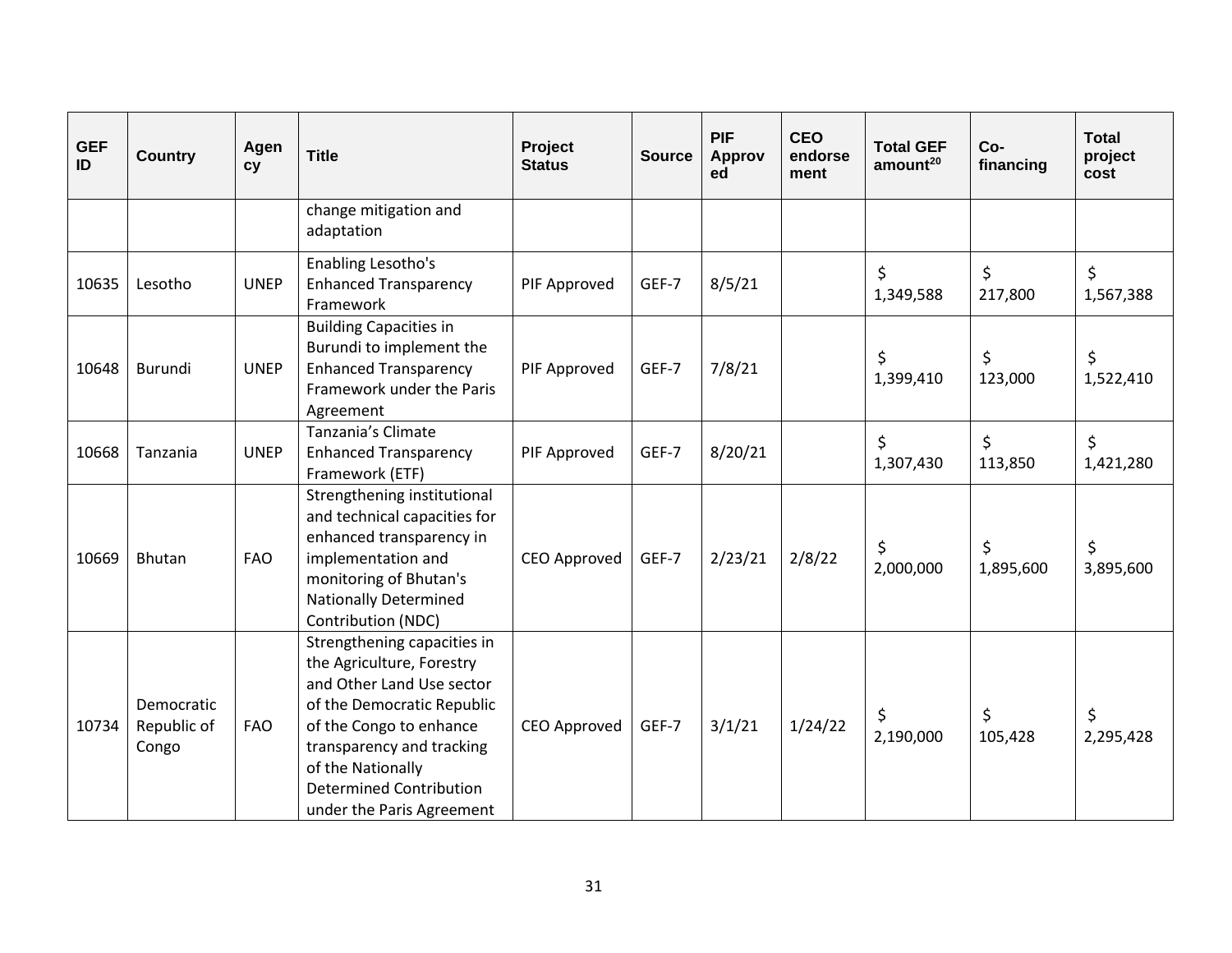| <b>GEF</b><br>ID | <b>Country</b>     | Agen<br><b>CV</b> | <b>Title</b>                                                                                                                                                                                                                                                         | Project<br><b>Status</b> | <b>Source</b> | <b>PIF</b><br><b>Approv</b><br>ed | <b>CEO</b><br>endorse<br>ment | <b>Total GEF</b><br>amount <sup>20</sup> | Co-<br>financing | <b>Total</b><br>project<br>cost |
|------------------|--------------------|-------------------|----------------------------------------------------------------------------------------------------------------------------------------------------------------------------------------------------------------------------------------------------------------------|--------------------------|---------------|-----------------------------------|-------------------------------|------------------------------------------|------------------|---------------------------------|
| 10760            | Solomon<br>Islands | <b>FAO</b>        | Strengthening capacity in<br>the agriculture and land-use<br>as well as energy sectors in<br>Solomon Islands for<br>enhanced transparency in<br>implementation and<br>monitoring of Solomon<br><b>Island's Nationally</b><br><b>Determined Contribution</b><br>(NDC) | PIF Approved             | GEF-7         | 7/14/21                           |                               | \$<br>1,300,000                          | \$<br>2,676,857  | \$<br>3,976,857                 |
| 10761            | Vanuatu            | <b>FAO</b>        | Strengthening capacity in<br>the Energy, Agriculture,<br>Forestry and other Land-use<br>sectors for Enhanced<br>Transparency in the<br>Implementation and<br>Monitoring of Vanuatu's<br><b>Nationally Determined</b><br>Contribution                                 | PIF Approved             | GEF-7         | 7/22/21                           |                               | \$<br>1,300,000                          | \$<br>2,994,500  | \$<br>4,294,500                 |
| 10772            | Uzbekistan         | <b>FAO</b>        | Capacity building to<br>establish an integrated and<br>enhanced transparency<br>framework in Uzbekistan to<br>track the national climate<br>actions and support<br>measures received                                                                                 | PIF Approved             | GEF-7         | 8/20/21                           |                               | \$<br>1,500,000                          | \$<br>500,000    | \$<br>2,000,000                 |